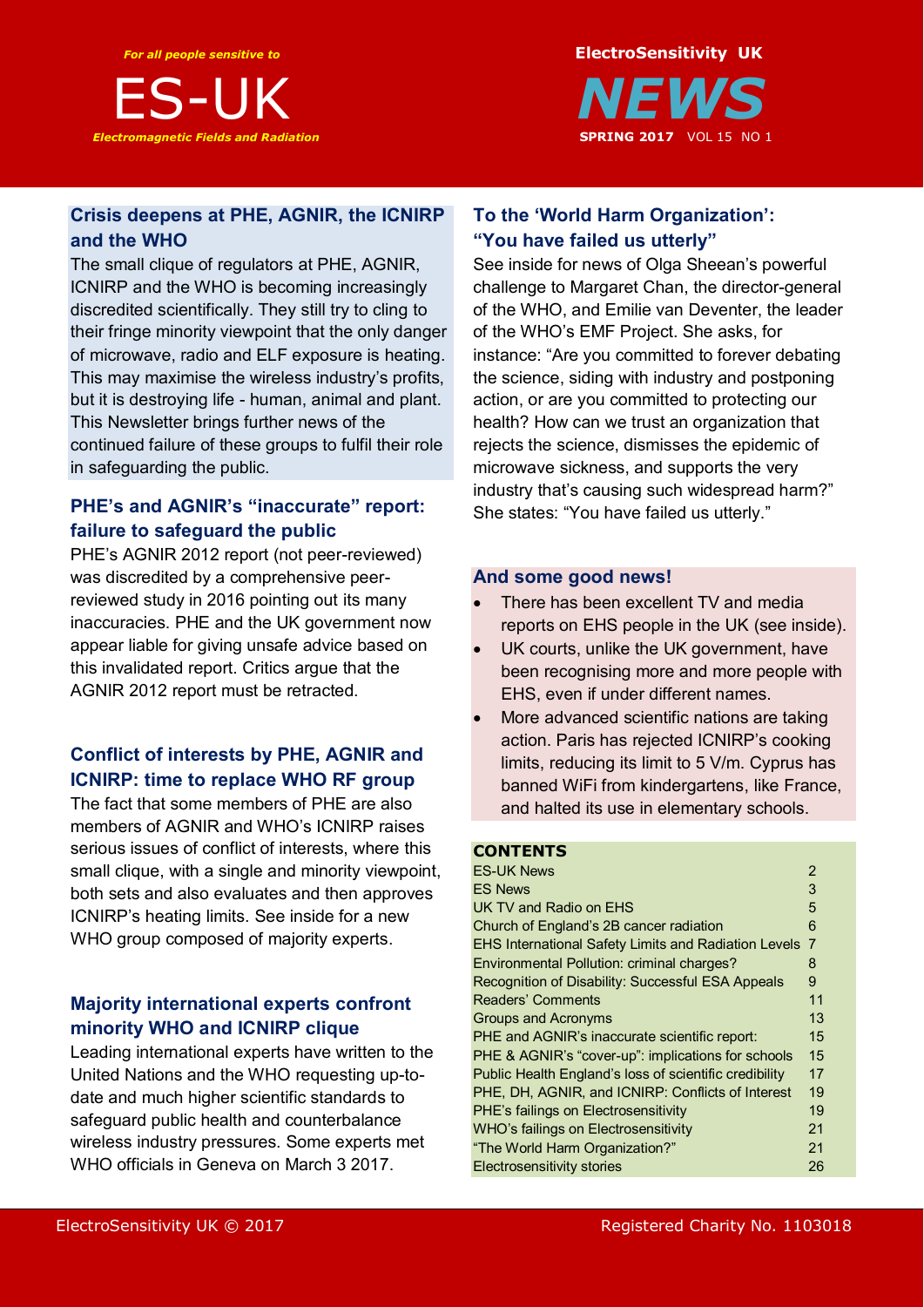# ES-UK NEWS

### **Sussex conference: Sunday 11 June 2017**

EMF Aware Sussex are organising a conference in Lewes on June 11 2017, 12 noon. Speakers include Prof. Olle Johansson from Sweden, scientific adviser to ES-UK, Dr Erica Mallery-Blythe, medical adviser to ES-UK, and Brian Stein CBE, ES-UK trustee. It will be hosted by Mike Mitcham, cofounder of Stop Smart Meters UK. By chance this date coincides with the second anniversary of 15-year-old Oxfordshire school girl Jenny Fry taking her own life due to her intolerance to WiFi. We are privileged that Debbie Fry, Jenny's mother, will give a short talk. Venue: All Saints Community Centre, Friars Walk, Lewes BN7 2LE, a short walk from the railway station. Cost: £10, drinks available but please bring food with you. For advanced tickets please contact: Bob (01273 726401, brighton.bobby@gmail.com) or Peter Gane (01935 423002).

#### **Newsletter presentation**

We are greatly indebted to Gordon who usually typesets the Newsletter so well and supplies most of the pictures. There has been a comment that pictures of masts and WiFi hubs can be upsetting. Nevertheless

such pictures can help people who have, or do not have, EHS to visualise the source of some of the harm they suffer and thus become more aware of what they should avoid. Any further comments would be welcome.

#### **Newsletter contributions**

Don't forget that the Newsletter is to help everyone with EHS, as well as inform people of some of the latest developments nationally and internationally. So keep sending in your news, advice and comments, and thank you to those who regularly do so. Specialised remedies may not be included, however, if they are likely to apply to individual circumstances or need medical advice.

#### **This Newsletter**

Because of personal difficulties among the production team involved with the Newsletter, this issue is a little more brief than usual. We also apologise if it lacks some of the high presentation quality found in other issues. We send good wishes for a speedy recovery in health and circumstances for those involved.

#### **ES-UK website**

Thank you to our webmaster. There have been some changes recently. New sections include

Resources, providing the letters by our trustee Dr Andrew Tresidder for other doctors and psychologists. There is also access for users of the ES-UK website to his chapter on ES.

#### **Ben Nevis fundraising**

Sarah Dacre, a trustee of ES-UK, completed her climb of Ben Nevis last year to raise funds for ES-UK. The total with Gift Aid came to £4,002.50 through over 90 donations, and her magnificent effort led to further separate donations as well. Congratulations!

#### **Request for transport help**

John, an ES sufferer who lives in Merseyside, is now desperate for somewhere to live away from the increasing electrosmog which is causing him ever greater pain, neurological problems, lack of sleep etc. "I cannot drive and I cannot now use public transport which in this area is all wi-fi enabled with Bluetooth at bus stops to track the arrival times, I'm told. Could a kind Newsletter reader help me, please? I can afford to pay petrol/B&B/food costs to anyone with a car who will help me find somewhere to live." If you are able to help, please contact Sarah or Michael at ES-UK.

## **ES and EHS: A review of the current state of affairs**

#### *Michael Bevington, chair of the trustees, writes:*

"At the start of 2017 we can perhaps begin to see a few signs giving us some cause for optimism. (a) The science proving real EHS has long been established, since EHS was first described in 1932. See "Select Studies on Electrosensitivity (ES) and Electromagnetic Hyper-Sensitivity (EHS)", available on the ES-UK website, and also letters there for GPs and Psychologists by Dr Andrew Tresidder. No educated doctor or scientist with expertise in this area can now dispute the existence of the condition of Electrosensitivity, or confuse it with Electrophobia.

(b) International centres of excellence researching into ES and EHS, like ARTAC in Paris, have diagnosed and treated many hundreds of people with ES. These have helped establish the complex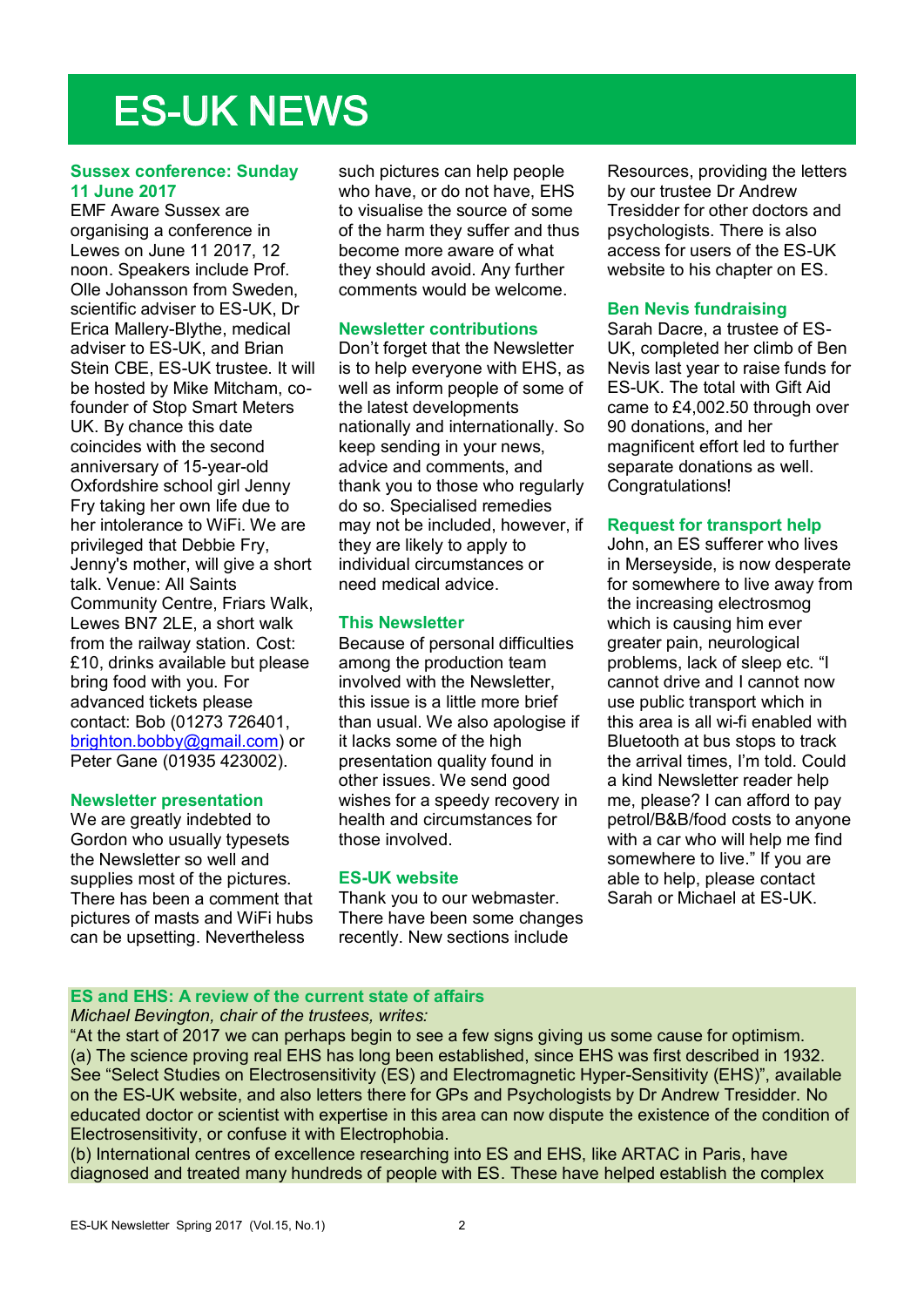process of diagnosis, and different forms of treatment are being established, with the primary requirement as the avoidance of radiation.

(c) The EUROPAEM 2016 Guidelines add to the Building Biology Guidelines of 2008 in giving international safety limits for sensitive people, which all governments and regulators can and should now follow.

(d) The UK courts have awarded Employment Support Allowance (ESA) for people with EHS on several occasions since 2012, although they have often used different nomenclature in the written record of their adjudication, despite calling the condition Electrosensitivity in oral court discussions.

(e) Employers are becoming more aware of Electrosensitivity, since the HSE Guidance of 2016 on the EM Exposure Regulations includes employees "at particular risk", but the problem of deciding what is "reasonable" for the employee is still unresolved, despite the Equality Act of 2010 and the Health & Safety at Work Act of 1974.

#### *Some key areas which now need to be addressed are as follows.*

(i) The needs of children, students and employees with ES, who are denied equal access with others to education and work.

(ii) The WHO 'Backgrounder' 296 on EHS published in 2005, is now almost entirely out of date. It suggests IEI-EMF is Electrophobia. Perhaps 1% of people with real EHS also have Electrophobia. (iii) The WHO needs to update its approach to EMFs to include established non-thermal effects.

(iv) PHE needs to keep up to date on the relevant science on real EHS, as indicated in this Newsletter. We look forward to the day when PHE tackles the growing public health problem of EHS and supports the charity ES-UK in trying to resolve the difficulties faced by people with this condition.

(v) Many doctors need further accurate information on real EHS, rather than on the different condition of psychological Electrophobia. Medical training needs to incorporate this area."

# **ES NEWS**

## **Kinharvie House, Dumfriesshire, Scotland**

In the continued absence of accommodation for detoxification and therapy for EHS people, whether provided by the NHS, local councils or housing associations, perhaps the first EHS therapy weeks in the UK are being offered by Kinharvie House. They have three therapy weeks in April and August 2017, costing £800 per week for a single room and board. Kinharvie is run by the Anthro-Tech Research Group using therapies like rhythmic massage, based on the anthroposophical beliefs of Dr Rudolf Steiner (Kinharvie House, New Abbey, Dumfriesshire, DG2 8DZ, Scotland. Tel/fax: 01387 850 306). Brian Stein is no longer connected with Kinharvie House, nor are Alasdair and Jean Philips associated with AnthroTech or its courses. Please do not send donations for it to ES-UK since it is now completely independent of ES-UK.

## **Eviction from ecological home for MCS and EHS**

Kate Burrows is facing eviction from her mud-hut home, in which she has been living for 19 months on their smallholding in the Tarka Valley near Chulmleigh. She says it cures her "allergy to modern life". Mrs Burrows and partner Alan built their home in Devon of tree trunks knitted together and covered with mud and straw because of a series of illnesses caused by living in her former

rented home. North Devon Council said they broke planning laws and has given them until December to move out. Mrs Burrows appealed against an enforcement order, citing illness from Multiple Chemical Sensitivity (MCS), but this was rejected. Mrs Burrows said living in a modern home "was like having flu all the time. It was a collection of stuff in my system that literally poisoned me. I think it was the water and the electricity and the wi-fi, the paint on the walls and my body couldn't handle it. I didn't realise how ill I was until we moved here and I started to recover." (Jonathan Morris: "Devon mud-hut woman 'allergic to modern life" BBC News Online, February 28 2017)

## **Replacing Smart Meters with Safe Meters**

All readers of this Newsletter know how dangerous wireless smart meters are and that in the UK every person has the right to refuse them. Peter writes: "In a property which we rent out, the tenant recently had a smart meter installed by British Gas, without checking the tenancy agreement in which we had detailed that no smart meters should be installed. Upon raising this with the tenant they apologised for their oversight and contacted British Gas to have it removed. British Gas explained to them and myself that actually removing the meter could take some time, however they could 'dumb' the meter so it could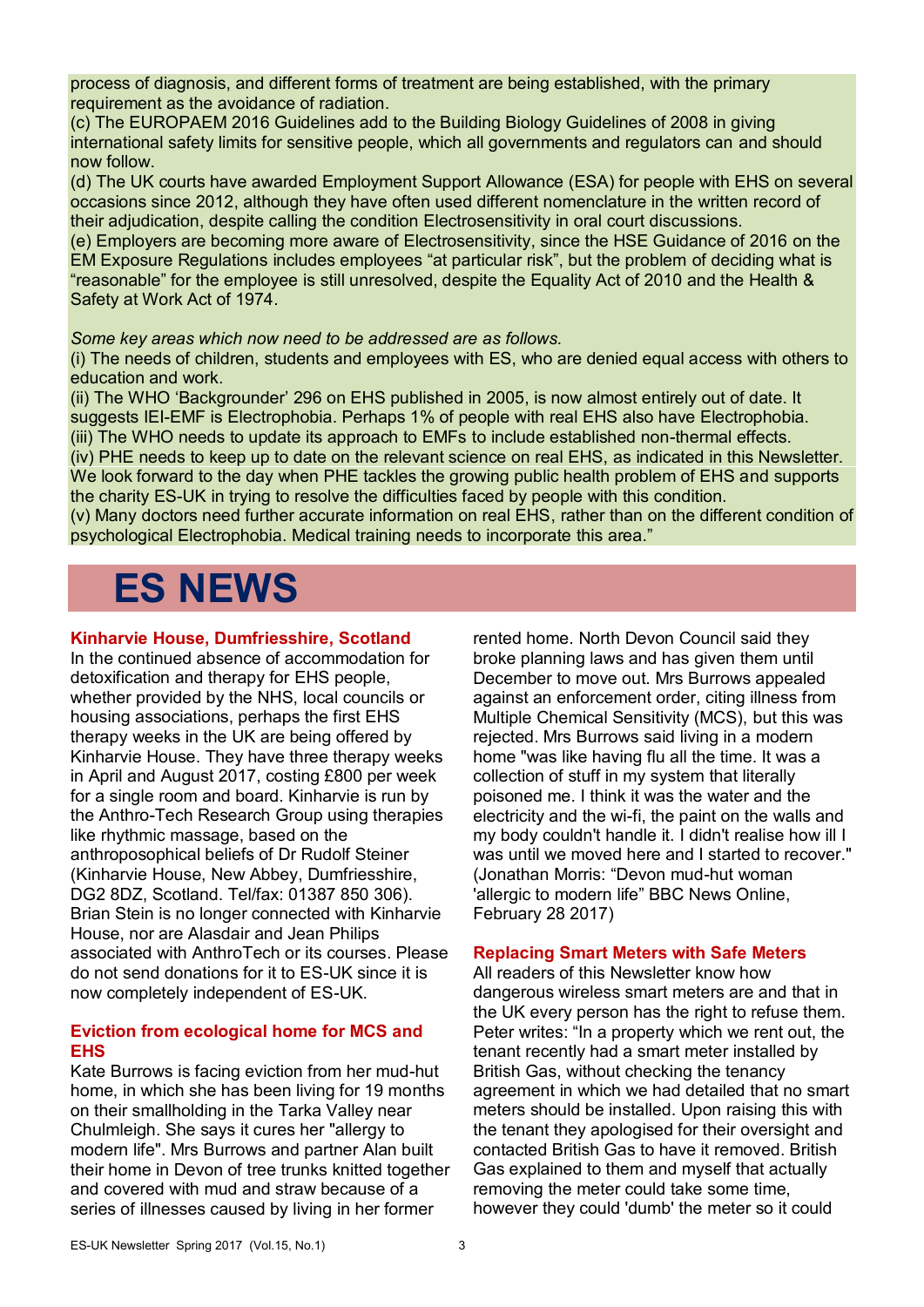not communicate wirelessly. When the team arrived three weeks later to 'dumb' the system they explained that they actually remove the smart meter completely and replace it with an analogue meter, as if this is a common occurrence for them. A previous chance meeting with a smart meter installer revealed that he had been called to replace a smart meter due to the negative health impact of a customer and said that, being aware of health issues associated with wireless technologies, he would not have one in his own home."

### **Italian film 'SENSIBILE' on MCS and EHS**

"SENSIBILE" ('Sensitive'), produced by Officinemedia and directed by Alessandro Quadretti, is the first Italian documentary on Multiple Chemical Sensitivity and Electromagnetic Hypersensitivity. These conditions still perplex some scientists so some Italian patients who can afford it have to go abroad for treatments which are not allowed in Italy. The "alternative" is to give up an active life, which means job and social relations. This documentary tells the stories of sufferers and caregivers - people obliged to reinvent their lives by facing the changes due to these intolerances. It shows that environmental intolerances are of interest to everyone, even to those who at present seem healthy. See the trailer: https://vimeo.com/199298012

#### **Swiss Medical Association (SSAAMP): "Mobile Phone Radiation, an Underestimated Disease Factor"**

Peter Schlegel gave a lecture at the Swiss Medical Association (SSAAMP)'s conference of 100 medical professionals called "Electrosmog and its effects on the body" on October 13 2016 in Zurich, along with Prof. Dr. Wilhelm Mosgöller, of the Medical University of Vienna: "Genotoxic effects of high-frequency electromagnetic fields a project report" and Prof. Dr. Klaus Buchner MEP: "Effects of high-frequency electromagnetic radiation on hormones, neurotransmitters and oxidative stress".

In the conclusion of his lecture, Peter Schlegel listed five necessary measures to be taken in public health and medical practice:

1. The establishment of "white" (mobile-free) zones for severely affected persons is urgently necessary as a survival measure, although a "ghetto effect" is not ideal. In the medium to long term, the mobile spectrum must be massively reduced across the country.

2. The university education of doctors must be adapted immediately. In electro-medical





applications, electrosensitivity, based on experience, has long been recognized and therapeutically relevant.

3. The cooperation of physicians with independent measuring and consulting specialists (i.e. building biologists with professional measurement training) should be intensified. For such professionals, a recognized profession is to be created in order to increase competency and supply capacity. 4. Hospitals, retirement homes, rehabilitation clinics, etc. are to be kept free of mobile radiation, especially Wi-Fi, Bluetooth and DECT radiation, as an immediate measure in at least one part of the rooms.

5. Physicians are encouraged to consult the EUROPAEM Guidelines in their practice. Patients should be properly informed about the effects of electromagnetic fields (EMF) and electrosensitivity (EHS).

("Mobile Phone Radiation, an Underestimated Disease Factor: Summary of Lecture Delivered to Swiss Medical Association" Towards Better Health, 24 January 2017. From: "Mobile phone radiation, an underestimated disease factor" www.buergerwelle.de, 18 January 2017, trans.)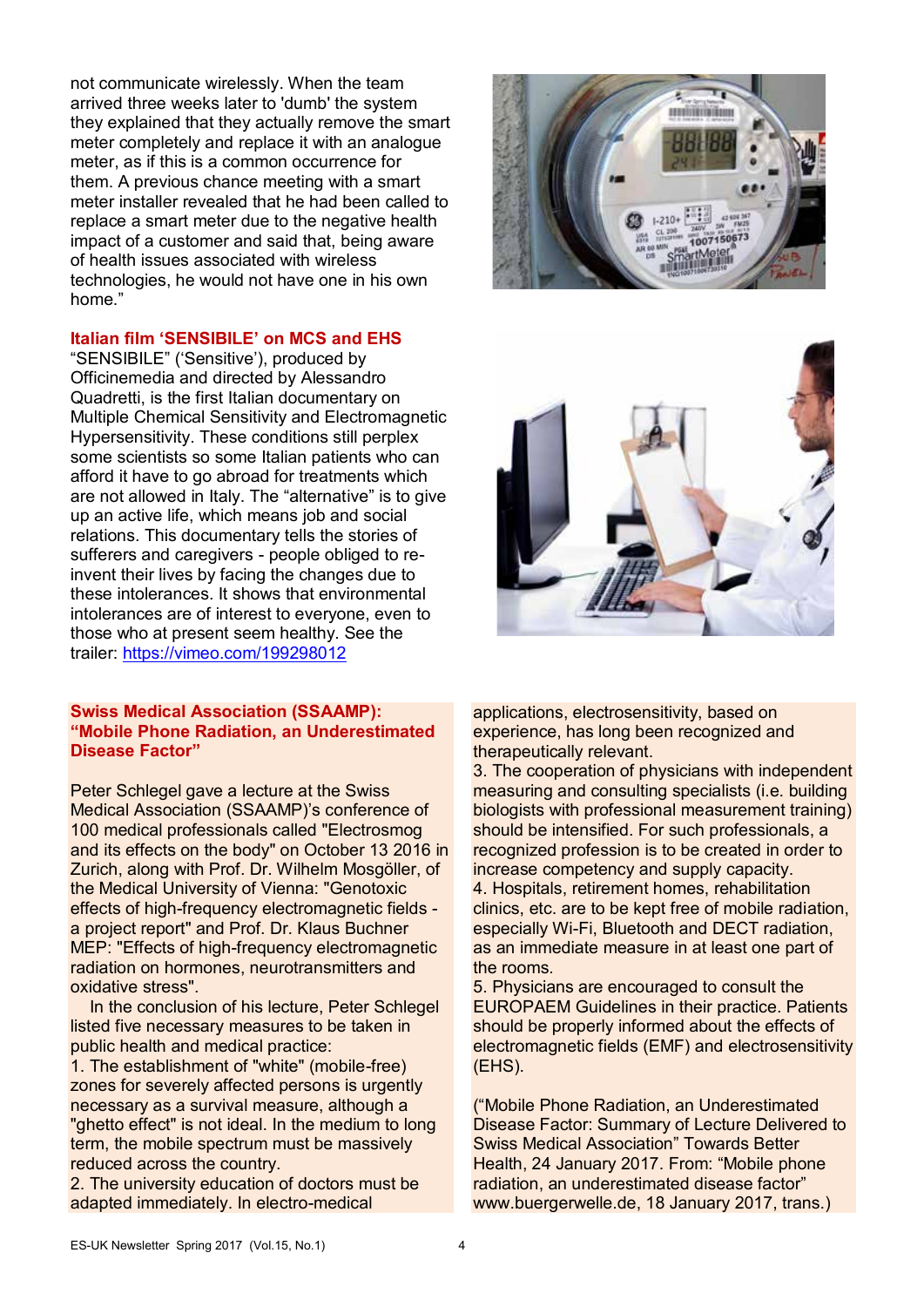# **UK TV AND RADIO ON EHS**

## **Excellent BBC TV interviews with Mary Coales and Dr Andrew Tresidder**

On February 8 2017 there was a 5 minute report on BBC TV South evening news about Mary Coales' reactions to WiFi, mobile phones and many other radiation devices. This followed on from three slots on Neil Pringle's BBC Radio Sussex show that morning. Mary came across as thoughtful and convincing, fully aware of the errors made by the UK regulators. She stated that she wanted the UK government to recognise EHS as a disabling condition as in other countries.

Dr Andrew Tresidder, a ES-UK trustee, spoke with great authority as a GP with expertise in this area. He explained how ES can be understood medically as cause and effect, where a person sufferers a particular overload of radiation exposure leading to a bodily change making the person ever more sensitive to this type of

## **Excellent BBC radio interviews, spoilt by inaccurate "large-scale" Essex claim**

BBC Sussex on February 8 2017 also interviewed Denise Wallace, a psychologist at Essex University. She was involved in the notorious set of MTHR studies paid for by the wireless industry and government, which mainly claimed to find few links between exposure and conscious effects yet then assumed invalidly that it must be a psychological condition.

In fact she went further and claimed that they were unable to establish any link, although the studies did show changes in skin conductivity in ES subjects. In addition some ES participants scored over 80% correct on blinded tests, suggesting that true associations were deliberately masked by averaged results.

She also stated that this was a "large-scale" study. In fact the Essex EHS study involved only 44 subjects, none of whom was screened by standard EHS diagnostic objective tests, used by EHS centres of excellence around the world, before the psychological tests, for whether they had real EHS or Electrophobia.

A "large-scale" study needs a minimum of 2,000 subjects, according to the UK's Medical Research Council. Other sources require "3,000- 5,000 or more in large-scale sociological, educational, and medical surveys" (Cuttance P et al. (ed.) "Structural Modeling by Example: Applications in Educational, Sociological and Behavioral Research" CUP, 1987, p.255).

Mary Coales was far more aware of the fatal flaws in the Essex studies, pointing out that since the condition of EHS is individual, as recognised

radiation. He gave excellent advice for everyone, that they should remove all radiation devices from their sleeping area, putting mobiles onto airplane mode. Many patients, even those who are not EHS, have reported better sleep as a result, suggesting that a much of the general population is sensitive to radio and powerline radiation.

Dr Andrew Tresidder commented that the UK government is lagging behind the science in recognising EHS, since it was accepted in Russia and other countries many decades ago. He also said that the 'physics' nature of the human body, with its exquisitely sensitive software electronic programming, was not taught at medical school, but only the chemical reactions. He suggested that another reason for the UK government's failure to recognise real EHS is its failure to include clinicians on its regulatory committees, which at present lack any expertise in this area.

by the WHO, and varies significantly between individuals, studies which simply average all participants are invalid.

Furthermore, Denise Wallace did not draw attention to the last TETRA study (Burgess AP et al, 2016). This showed links between low-level exposure and objective markers in effects on the heart, again suggesting that the Essex studies were seriously deficient.

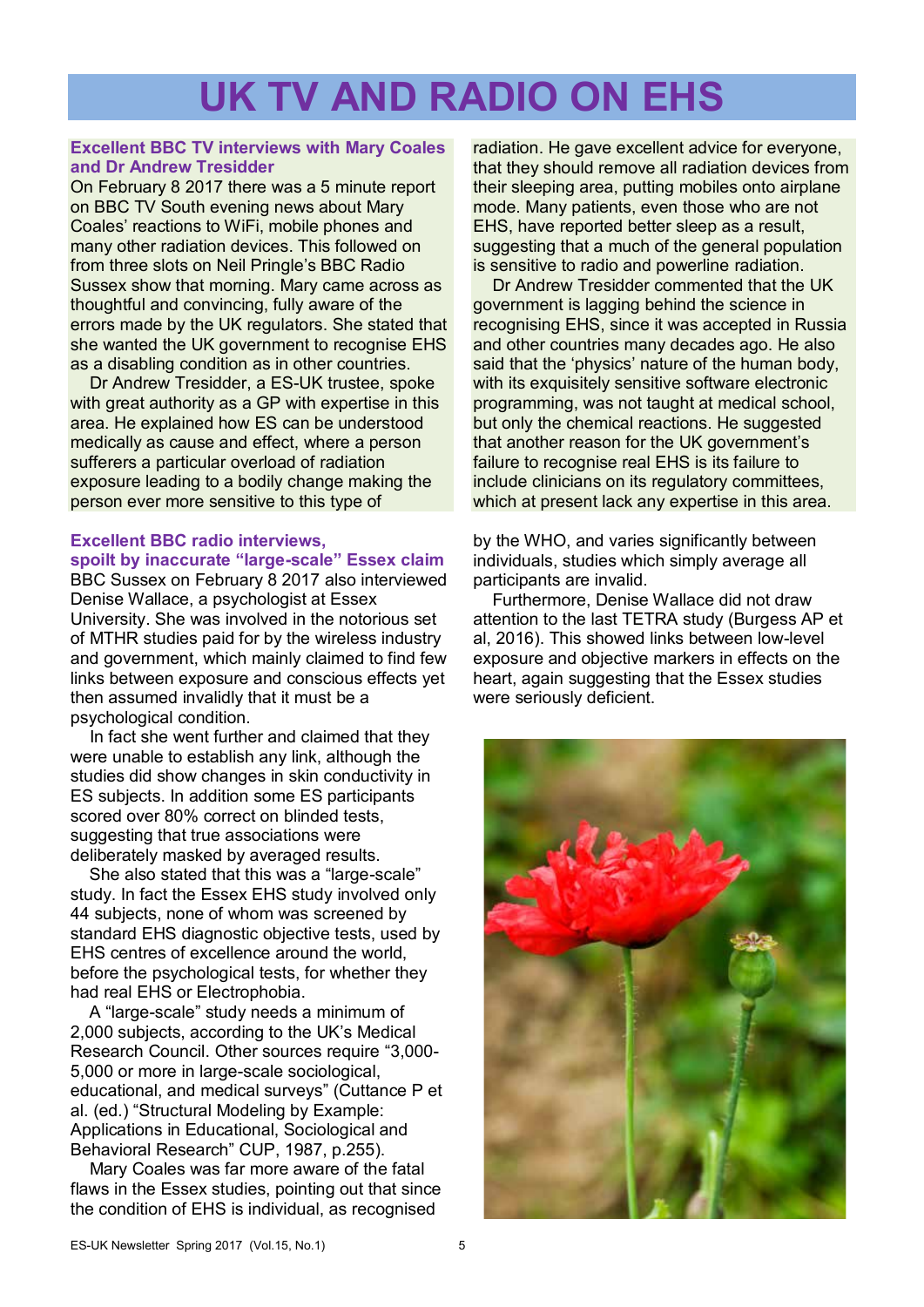#### **Medical Mysteries' good presentation of EHS, spoilt by irrelevant PHE generalisations**

Kim De'Atta appeared in the Channel 5 Medical Mysteries on November 22 2016. She came across as a genuine and real EHS sufferer and Dr Erica Mallory-Blythe appeared as a knowledgeable and sympathetic medical expert, aware of real EHS.

The one oddity was the sudden appearance of PHE's Zenon Sienkiewicz. He lacked any detailed knowledge of the case and had not examined the patient as a medical GP. His research at PHE is mainly on mice. He made some irrelevant generalisations. His contributions were alien to a programme otherwise focussed on individuals and relevant experts. He admitted that some doctors think that real EHS exists, making his denial appear worthless. Viewers were left wondering why Channel 5 and PHE were so eager to deny the obvious medical evidence. No PHE official gave a similar contrary and minority viewpoint on the other cases.

Generalisations are irrelevant to particular medical cases, where the majority of the population does not suffer from a rare condition like real EHS. It is therefore invalid to argue that it is unlikely that a particular person, whom PHE has never apparently examined, does or does not

suffer in that way, or suggest that the person may instead suffer from Electrophobia, since perhaps only about 1% of people with real EHS also suffer from a phobia or Nocebo condition.

It is irrelevant to claim that two psychological studies have examined 80 people but did not find conclusive evidence for or against EHS. If EHS affects 0.1% of the population badly, you need 1,000 subjects before you can find evidence of just one sufferer, unless all are screened beforehand, which the Essex and King's studies failed to do. Without prior screening for real EHS sufferers, you need 80,000 subjects to have the power to find 80 sufferers, even if they had only conscious, and not subconscious or no, symptoms.



# **CHURCH OF ENGLAND'S 2B CANCER RADIATION**

### **Church to irradiate parishioners with 2B carcinogen?**

The Church of England has offered use of its 16,000 churches to help bring superfast broadband to 95% of properties. Matt Hancock, the digital and culture minister, was to meet the Rt Revd Martin Seeley, the Bishop of St Edmundsbury and Ipswich, and other religious figures. Caroline Spelman, the Tory MP and Second Church Estates Commissioner, last year wrote to the departments of Culture and Environment suggesting churches are used to deliver broadband. Sir Tony Baldry, chair of the Church Buildings Council, said the Church "stands ready" to help the government broadband "notspots". (Ben Riley-Smith: "Church spires to get broadband transmitters in new government drive to connect remote communities" Daily Telegraph, January 7 2017) [Should the Church instead be following the parliamentary assembly of the Council of Europe in calling on governments to provide "non-spots" to protect people's health? – Ed.]

## **CoE Consistory Courts:**

**ICNIRP's 1998 'cooking' limits and AGNIR's "inaccurate" report against the majority viewpoint** 

Cases sometimes used in support of the Church's right to broadcast radiation, such as St Augustine Kilburn in 2013 (David Pocklington: "Wi-Fi in churches – health effects, courts' jurisdiction and locus standi" *Law & Religion UK* , January 8 2015), were based on the fringe viewpoints found in AGNIR 2012 and ICNIRP 1998. These in turn are based on Herman Schwan's mistaken 'cooking-only' hypothesis proposed in 1953. This has been long invalidated scientifically and the majority of experts now support the views of the International EMF Scientist Appeal, by the world's leading experts on EMF harm, to the United Nations and World Health Organization of 2015. This follows the leading authoritative review in the Bioinitiative Reports of 2007 and 2012. Dr Sarah Starkey in 2016 showed that the AGNIR and ICNIRP 'cooking-only' hypothesis is an 'incorrect' analysis of the scientific evidence. [Ed.]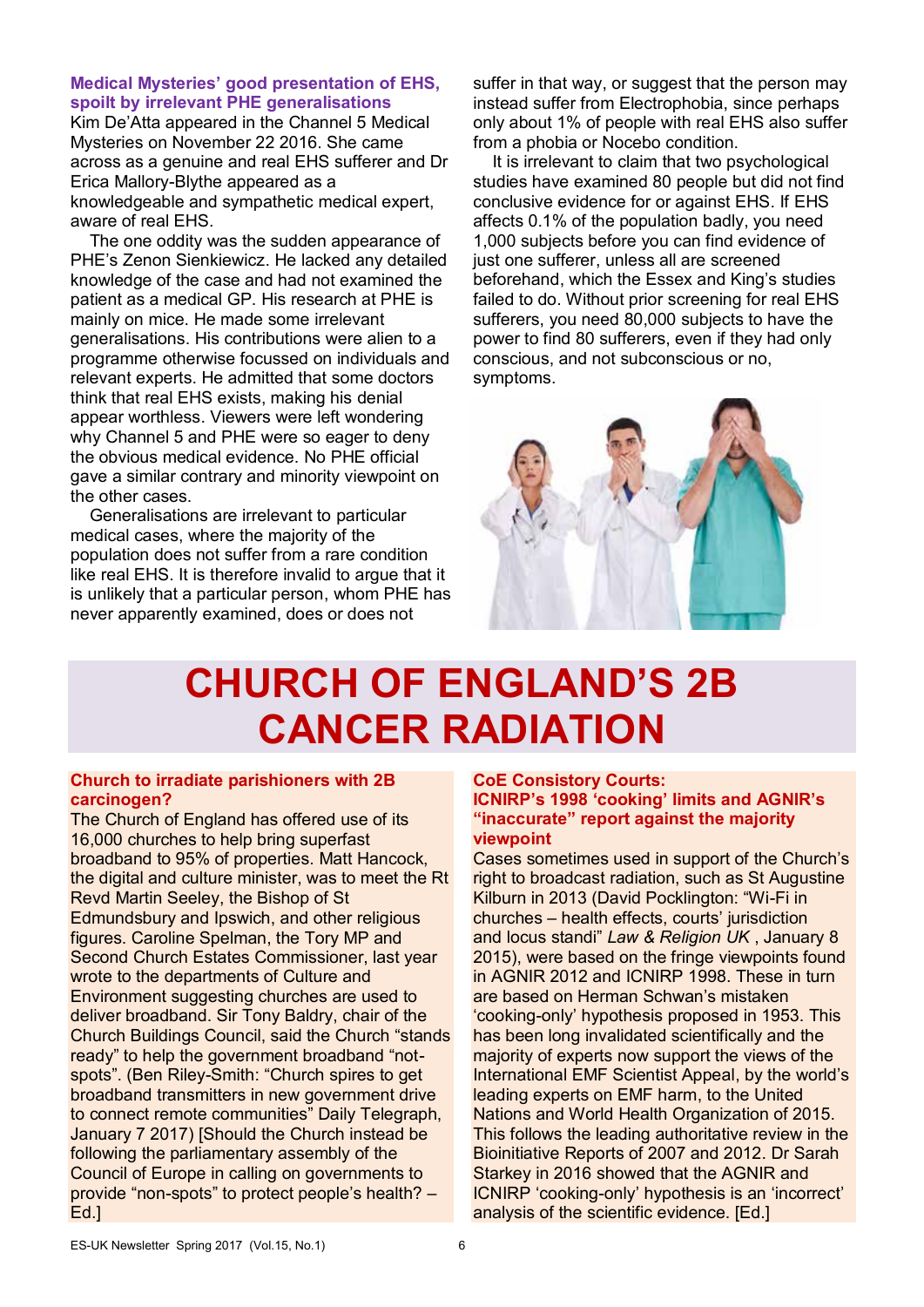# **EHS INTERNATIONAL SAFETY LIMITS AND RADIATION EXPOSURE LEVELS**

**A. EHS International Safety Limits (2016):**

## **EUROPAEM 2016**

#### **International Biological Safety Limits:**

*For EHS and Sensitive People:*  WiFi 2.45 GHz WiFi 5.6 GHz, DAB+ (10 Hz pulsing):  $0.1 \text{ uW/m2} = 0.006 \text{ V/m}.$ DECT cordless phones, GMS (2G), UMTS (3G), LTE (4G): **1 uW/m2 = 0.019 V/m.**  *(See Tables 3 and 4 of the EUROPAEM 2016 international safety limits.)* 

### **B. Exposure levels (2014-16):**

## **(i) Mobile and cordless phones (at 1 metre): 30 times above EHS safety limit**

Near DECT cordless phone handsets, electric field: 0.26-2.30 V/m (at 0.05 m), 0.18-0.26 V/m (at 1 m). Near DECT cordless telephones base units: 1.78-5.44 V/m (at 0.05 m), 0.19-0.41 V/m (at 1 m). Near mobile phones (GSM): 2.34-9.14 V/m (at 0.05 m), 0.18-0.47 V/m (at 1 m). Near mobile phones (WCDMA): 0.22-1.83 V/m (at 0.05 m), 0.18-0.20 V/m (at 1 m). *(Mamrot P et al.: "EMFs in the vicinity of DECT cordless telephones and mobile phones" Med Pr., 2015)*

#### **(ii) Schools: 370 times above EHS safety limit**

92 different schools in Ilkadim district twice in 2016: 5.39 V/m, 3.04 V/m (max.), 2.22 V/m, 2.25 V/m (max. av.). WLAN: 0.026 V/m (av.). *(Kurnaz C et al: "Monitoring of RF/Microwave field strength at schools in a pilot district in*

*Samsun/Turkey" IEEE 16th MMS, 2016)* 

## **(iii) Kindergartens: 30 times above EHS safety limit**

In 20 kindergartens **(**16 frequency bands 88 MHz - 5.8 GHz): median environmental exposure: 0.179 V/m median personal exposure of children: 0.081 V/m. *(Bhatt CR et al.: "RF-EMF exposures in kindergarten children" J Expo Sci Environ Epidemiol., 2016)*

## **(iv) Railway station: 291+ times above EHS safety limit**

Railway station: 921 uW/m2 (mean), up to 95,500 uW/m2 (outliers), walkabouts: 2,800 - 4,900 uW/m2 (mean total). *(Hardell L et al: "RF radiation at Stockholm Central Railway Station in Sweden and some medical aspects on public exposure to RF fields" Int J Oncol., 2016)*

## **(v) Offices: 47 times above EHS safety limit**

Schools: 0.2 V/m (av.), 3.2 V/m (max.) (WiFi) Homes: 0.1 V/m (av.), 1.1 V/m (max.) (telecommunication). Public places: 0.6 V/m (av.), 2.4 V/m (max.)(telecommunication). Offices: 0.9 V/m (av.), 3.3 V/m (max.) (telecommunication). *(Verloock L et al.: "Assessment of RF exposures in schools, homes, and public places in Belgium" Health Phys., 2014)*

### **(vi) City centre: 43,000 times above EHS safety limit** mean total RF radiation: 4,293 uW/m2

highest mean levels: (GSM + UMTS): 1,558 uW/m2; highest mean levels: (LTE 2600 downlink): 1,265 uW/m2; Järntorget town square: 24,277 uW/m2 (min 257, max 173,302 uW/m2) *(Hardell L et al.: "High RF radiation at Stockholm Old Town" Molec Clin Onc., 2017)* 

## **(vii) Smart Meters: 15,000 times above EHS safety limit**

Smart Meters: 15,000 uWm2 (max.) (≥0.5 m); one outlier: 91,000 uWm2 (max.). *(Peyman A et al.: "Exposure to EMFs from smart utility meters in GB, Bioelectromagnetics, 2017)*

#### **(viii) WiFi: 12,000 times above EHS safety limit**

At [0.4-]10 m from Access Points: 1,200 uW/m2 (av.), 19,000 uW/m2 (max.), one at 45,000 uW/m2 at 20cm when transmitting large files. *(Lahham A et al.: "Assessment of public exposure from WLANs in the West Bank-Palestine" Radiat Prot Dosimetry, 2017)*

## **(ix) Personal exposure: 43 times above EHS safety limit**

Geronimo project: 49 children and 49 parents in Slovenia: average personal RF-EMF exposure: 0.26 V/m; average personal RF-EMF exposure: 0.11 V/m (uplink), 0.18 V/m (downlink), 0.15 V/m (broadcasting), 0.07 V/m (DECT) and 0.08 V/m (WLAN/WiFi). *(Gajšek P et al, IEEE Rad Anten Days Ind Ocean (RADIO), 2016).*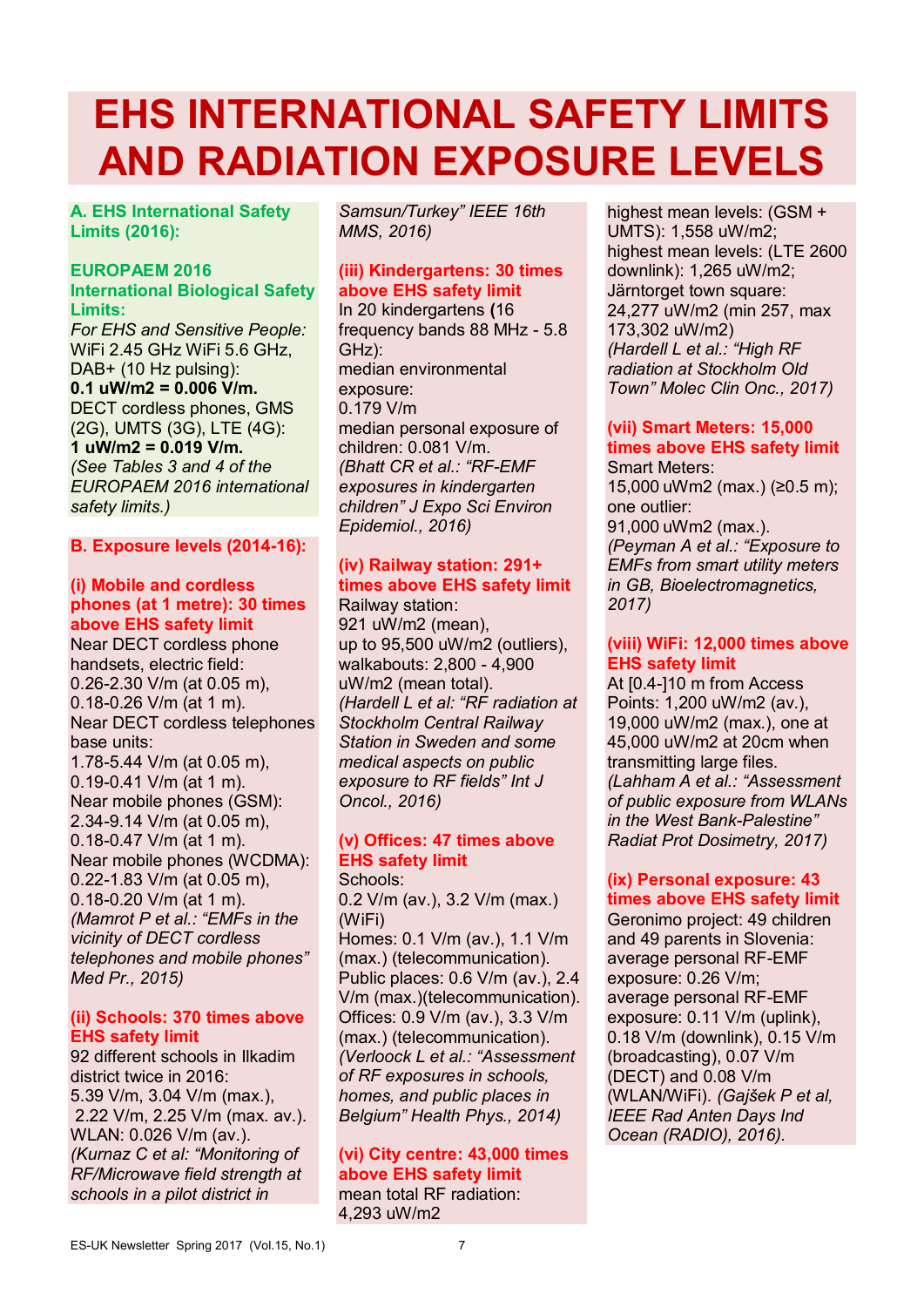# **ENVIRONMENTAL POLLUTION: CRIMINAL CHARGES?**

#### **International Criminal Court: environmental pollution as a crime against health?**

Prof. Belpomme and other leading experts are aiming to make environmental pollution subject to international criminal cases. "Mme Marie Odile Bertella-Geffroy, Prof. Olivier Cachard, Mme Etienne Riondet, Secretary-General of ARTAC, the Italian judge Antonio Abrami, and Prof. Belpomme visited the International Criminal Court [late in 2016] to meet with Judge Cuno Tarfusser. This meeting follows on the 10th anniversary symposium of the Paris Appeal, with the objective of having pollution and crimes against health recognised as crimes against humanity as an amendment to article 71k of the Statute of Rome. Or, another possibility would be to add to article 5 of the Statute health crimes to those already recognised (genocide, crimes against humanity, war crimes, crimes of aggression). The objective of the amendment would be to introduce into the statutes of the ICC the possibility to pursue persons who are guilty of serious and massive damage to the health of the population through direct or indirect exposure to physical, chemical or infectious agents whose harmfulness is known and has been scientifically proven." (ARTAC newsletter December 2016)

## **Fighting electromagnetic pollution, in Kraków and beyond**

Lynne Wycherley has written another excellent overview of the growing evidence of electromagnetic pollution: "As Kraków, Poland's second city, takes steps to protect its citizens from rising electromagnetic 'smog' from mobile phones, wifi, Bluetooth, smart meters and other devices, Lynne Wycherley summarises 2016's news highlights on the emerging bio-risks of rising exposure to non-ionisiong radiation. For how much longer can governments continue to ignore the growing evidence of harm?" ("Lynne Wycherley: Kraków's bold step to curb electromagnetic pollution reflects growing evidence of harm" The Ecologist, January 12 2017) See also her excellent article: "Wireless pollution 'out of control' as corporate race for 5G gears up", The Ecologist, October 27 2016.

#### **Haringey fights Thames' Water's environmental pollution**

Campaigners in Fortis Green have slammed Thames Water for installing controversial "smart" water meters without consulting residents. The

group have been actively giving "Stop – Do Not Fit A Smart Water Meter" posters to residents to put in their windows and raise awareness. John Adrioni, from Stop Smart Meters Haringey, said: "The only consultation that occurred that we know of was with three streets in Tottenham last August. Thames Water are counting on people's ignorance. There is no law that mandates the installation of this product and it requires exposure of material facts to customers. There are safer alternatives like analogue meters which are tried, tested and work." (Nathalie Raffray: "Residents in Fortis Green slam Thames Water's smart water meter installations" Ham&High, February 9 2017)

## **Air pollution: schools closed, speed limits**

Increasing numbers of cities are restricting vehicles, through congestion zones, or banning vehicles altogether to meet air pollution targets. Any expansion of Heathrow will bring legal challenges over air pollution for the many nearby residents. Schools have been closed and speeds on motorways will have to be curbed. "Highways England is considering imposing Britain's first pollution-related speed limits. The measures would be applied near Sheffield where the M1 runs close to schools and homes. Air pollution there already breaches UK and European Union limits hundreds of times a year. The pollution problem has huge implications for more than 20 other smart motorway schemes aimed at expanding England's motorway capacity. Clive Betts, MP for Sheffield South East, said: "Sheffield has already had to close two schools by the M1 because the pollution was so bad, but there are still many residents breathing filthy air – and there will be far more if the motorway gets busier. The government has known about the problem but has still expanded the motorway. Now it is trialling these Mickey Mouse schemes which are bound to fail."" (Jonathan Leake and Mark Hookham: "60mph limit and fines to cut M1 pollution" The Sunday Times, January 22 2017).

## **Air pollution: UK government evasion tactics**

In November 2016 the High Court ordered the government to come up with an effective air quality plan by July 2017. Cornwall is considering moving families away from pollution hotspots, and Westminster council is to impose a parking levy on diesel cars. The Great Smog of December 1952, caused by coal smoke, led to the deaths of about 12,000 people in London. The government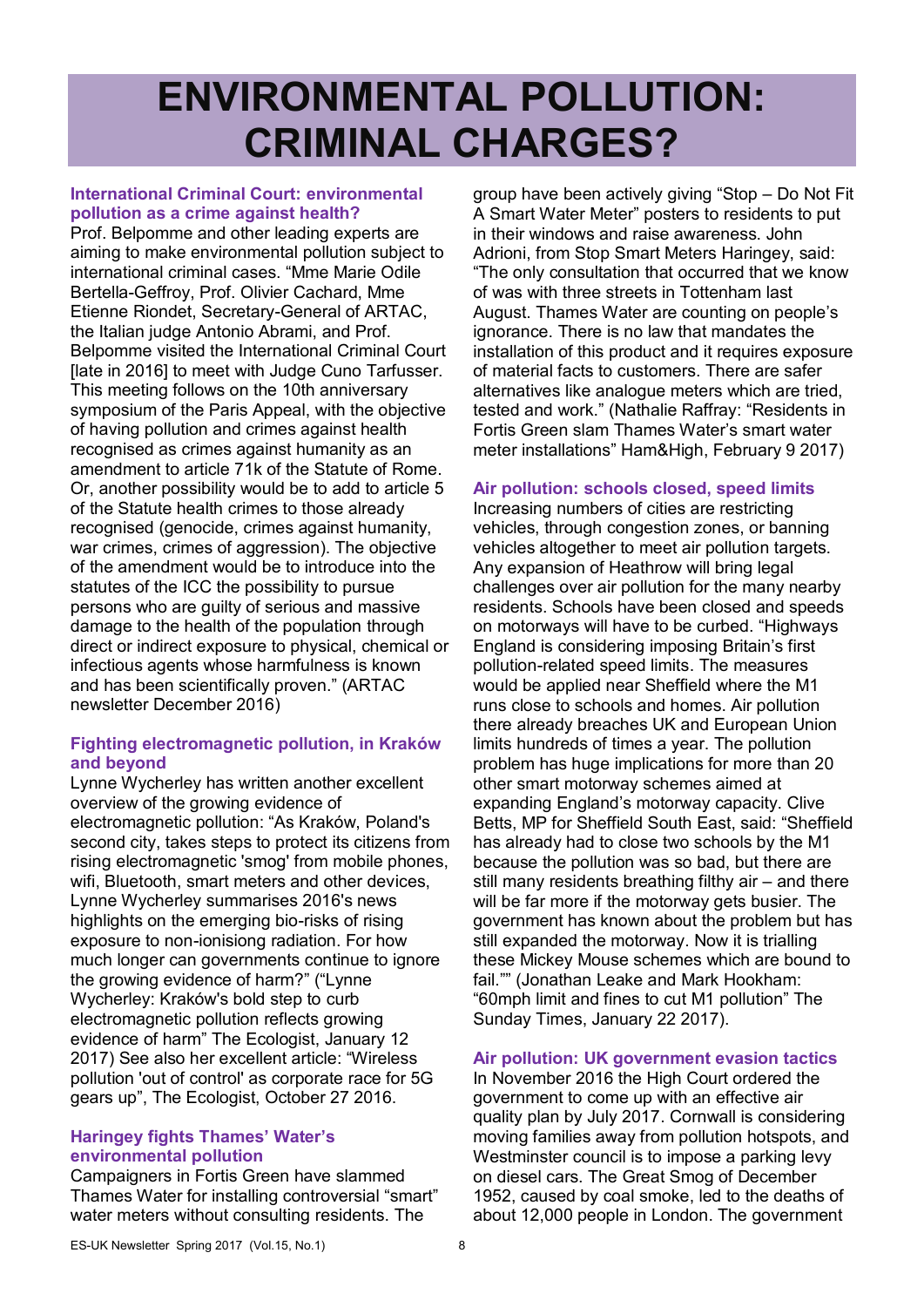denied that it had any responsibility for the pollution. Harold Macmillan, the local government minister, said: "I would suggest we form a committee. We cannot do very much, but we can seem to be very busy." The government blamed the deaths on a flu epidemic, but there was no epidemic. Ministers suggested that doctors should hand out gauze masks to patients with heart and respiratory problems, even though the masks gave no protection from smog. A private member's bill jolted the government into announcing an inquiry, although it hoped this would bury the problem. The committee called for a ban on coal fires, and the government eventually brought in the Clean Air Act in 1956. (Paul Simons: "Weather Eye", The Times of London, February 2 2017)

#### **Air pollution: government plans "inadequate"**

"The government will publish a plan in April for tackling air pollution after the previous one was ruled inadequate by the High Court." (Ben Webster: "Commuters warned of new air pollution risk", The Times of London, February 14 2017).

#### **Finland aims to eradicate smoking by 2030 – EMFs by 2050?**

Finland wants to become the first European country to eradicate smoking and aims to be completely smoke-free by 2030 by introducing hard-hitting measures to encourage people to kick the habit. In the latest changes, the government is increasing the cost of the licence that allows shops to sell tobacco to almost €500, which will also increase the price of cigarettes from today's

average of €6 per packet (Isaak Bowers: "Finland increases smoking costs to end habit by 2030" The Times of London, January 21 2017). [Since smoking was shown to cause cancer in the 1950s, this would be some 80 years to remove a carcinogen from society. EMFs were linked with cancer in the 1970s, so will we have to wait to 2050 for them to be removed completely from society?]

#### **USA: regulators and pesticide industry try to hide evidence**

"Monsanto Co. and officials within the Environmental Protection Agency are fighting legal efforts aimed at exploring Monsanto's influence over regulatory assessments of the key chemical in the company's Roundup herbicide, new federal court filings show. The revelations are contained in a series of filings as part of litigation brought by more than 50 people suing Monsanto. The plaintiffs claim they or their loved ones developed non-Hodgkin lymphoma (NHL) after exposure to Roundup herbicide, and that Monsanto has spent decades covering up cancer risks linked to the chemical. Lawyers for the plaintiffs want the court to lift a seal on documents that detail Monsanto's interactions with former top EPA brass Jess Rowland regarding the EPA's safety assessment of glyphosate." (Carey Gillam: "Monsanto, EPA Seek to Keep Talks About Glyphosate Cancer Review a Secret" Huffington Post, January 18 2017)

# **RECOGNITION OF DISABILITY: SUCCESSFUL ESA APPEALS**

#### **Further legal recognition of EHS in UK: in 2012, 2015 and 2016**

In the last Newsletter (Winter 2016), there was a report on a successful appeal resulting in the award of ESA for a person with EHS, although another term was used on the tribunal document. In fact this was not first. There were at least two earlier cases.

#### **2012: ESA award for EHS: EMR prevents "normal life"**

There was a case in a UK Tribunal in 2012 where a person with EHS won an appeal to recognise the need for support when a person with EHS is unable to work. This person is kindly willing to give advice on how to prepare

for an ESA appeal. Please notify ES-UK if you wish to be put in contact.

"Under the Social Entitlement Chamber, ESA Regulation 29, Exceptional Circumstances, 2b: "the claimant suffers from some specific disease or bodily or mental disablement", the Judge stated: "Were it not for the EMR the appellant would lead a normal life with little or no functional impairment ... Considerations included the fact that the appellant would be unable to work in any 'normal' working environment indoors or outdoors - anywhere there was WiFi, mobile phones or mobile phone masts ... Taken together the prospects of the appellant being able to 'work' ... were effectively nil.""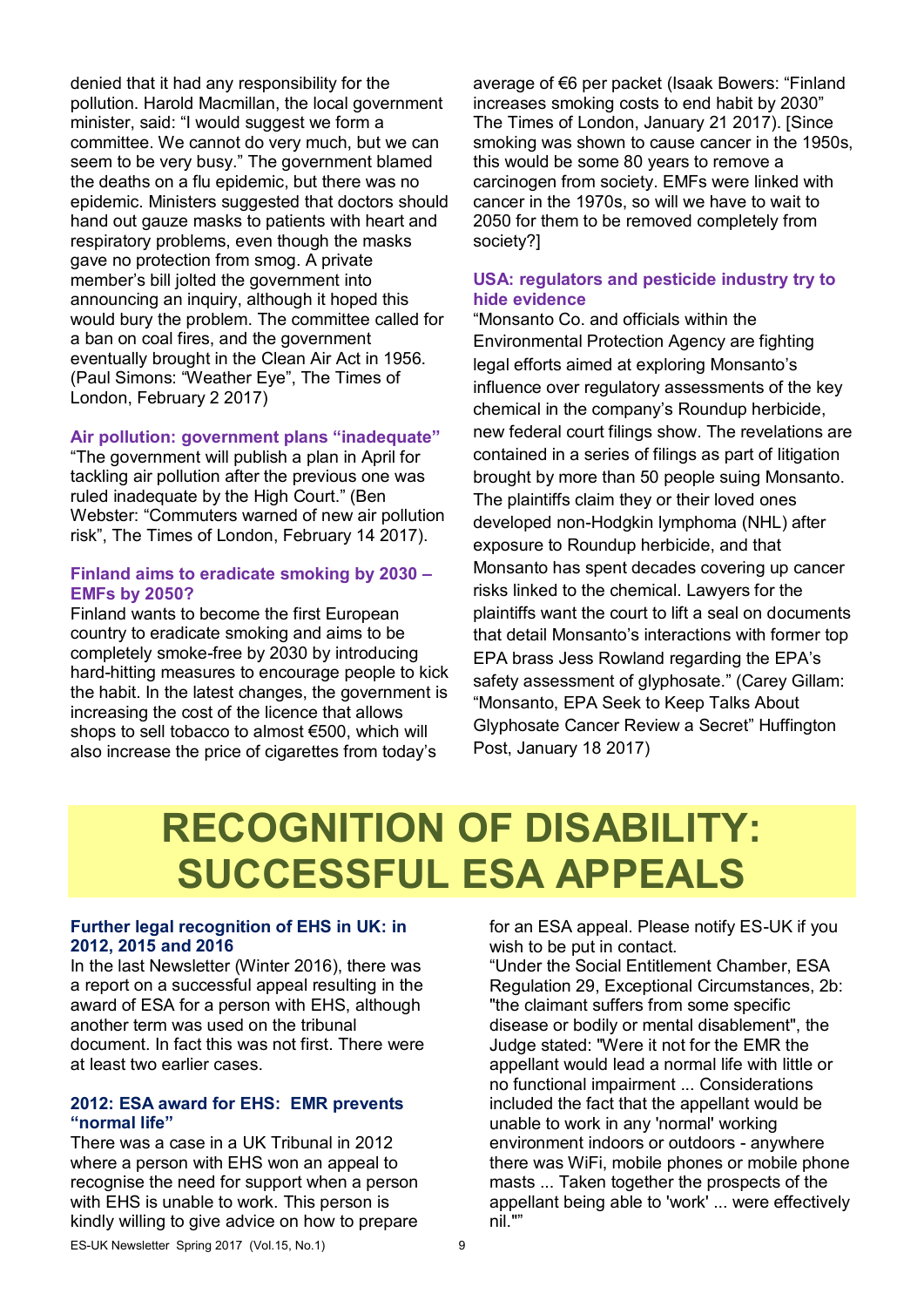#### **ESA First-Tier Social Entitlement Chamber: appeal granted for EHS disability**

*Another reader has kindly written in with details of their own case and advice on how they went about claiming for ESA, WTC and home adaptations.* 

On 4 June 2015 an appellant in a First-Tier Tribunal Social Entitlement Chamber won an appeal against the respondent, the Secretary of State for Work and Pensions. "Decision Notice:

1. The appeal is allowed. 2. The decision made by the Secretary of State on 21/07/2014 is set aside. 3. [The Appellant] is entitled to Employment and Support Allowance ("ESA") with the work-related activity component. 4. In applying the Work Capability Assessment 18 points were scored from the activities and descriptors in Schedule 2 of the ESA Regulations 2008 made up as follows:

13. Initiating and completing personal action (which means planning, organisation, problem solving, prioritising or switching tasks). (c) Frequently cannot, due to impaired mental function, reliably initiate or complete at least 2 personal actions. 6 Point(s).

14. Coping with change. (c) Cannot cope with minor unplanned change (such as the timing of an appointment on the day it is due to occur), to the extent that overall, day to day life is made significantly more difficult. 6 Point(s).

16. Coping with social engagement due to cognitive impairment or mental disorder. (c) Engagement in social contact with someone unfamiliar to the claimant is not possible for the majority of the time due to difficulty relating to others or significant distress experienced by the individual. 6 Point(s).

5. No Schedule 3 descriptor applied. Regulation 35 of the ESA Regulations 2008 did not apply. 6. By reason of mental illness [the Applicant] is significantly limited, in particular in initiating actions, coping with change. As a result, the above descriptors are satisfied. In reaching its decision, the Tribunal placed particular reliance upon the oral evidence of the Applicant."

## **How I got my EHS recognised in an ESA Tribunal appeal**

The Applicant suffers from EHS and Chronic Fatigue. The Applicant hopes that "this information helps others to also win their right to sick pay when ill. It took me three court hearings and I completely re-did the case once as I was going about it wrong and the judge adjourned and allowed me to re-write slightly differently what I'm fighting (I had no idea!). I basically asked my doctor to write specifically

about each of the criteria, and estimate how many points I should be awarded according to his medical opinion and experience of me; numbering or lettering each one according to the ESA criteria and using their language."

See below from excerpts from the preliminary tribunal support letter, and for a letter which helped secure the 'disability component' of working tax credits (WTC), for work at 16 hours per week instead of 30 hours per week, useful for those employed part-time or self-employed who have EHS. "All you need is a doctor to write that you have a "chronic health condition" and that you "require adaptations to the workplace" and "require limited hours of work". Given the kind of medical history of an EHS person and an understanding doctor who is informed, he/she will have plenty of medical evidence (e.g. sick notes over a long period) to back that up. And I don't have to renew that side of my WTC claim either, since it continues until I'm well enough to work more than 16 hours per week."

Another letter was "written in support of my rights in a shared house to maintain the adaptations that were in place when the other two housemates arrived. These included turning off at night the internet router outside my bedroom door."

"I hope these documents help others to be well and have their rights to basic needs met and beyond – to grow and thrive and educate others, and reach their potential as amazing, talented and creative sensitives in our community!"

## **Supporting medical evidence for the ESA tribunal, WTC and home adaptations**

Excerpts from the Applicant's preliminary tribunal support letter from the Applicant's doctor:

"… You first presented in [date redacted] and at that time we started a discussion about work and the difficulties you have with regards to seeking work and holding down work. The main thing that has an effect on your ability to maintain energy is the electrosensitivity. The tribunal may not appreciate the significance of this as a syndrome but more and more we are recognising this as a scenario in which people living within the realms of electromagnetic fields and radio waves of certain frequency develop symptoms. Living with this variety of symptoms on an ongoing basis can lead to debility. Some people I think believe that this forms part of a spectrum of ME/fibromyalgia and if the tribunal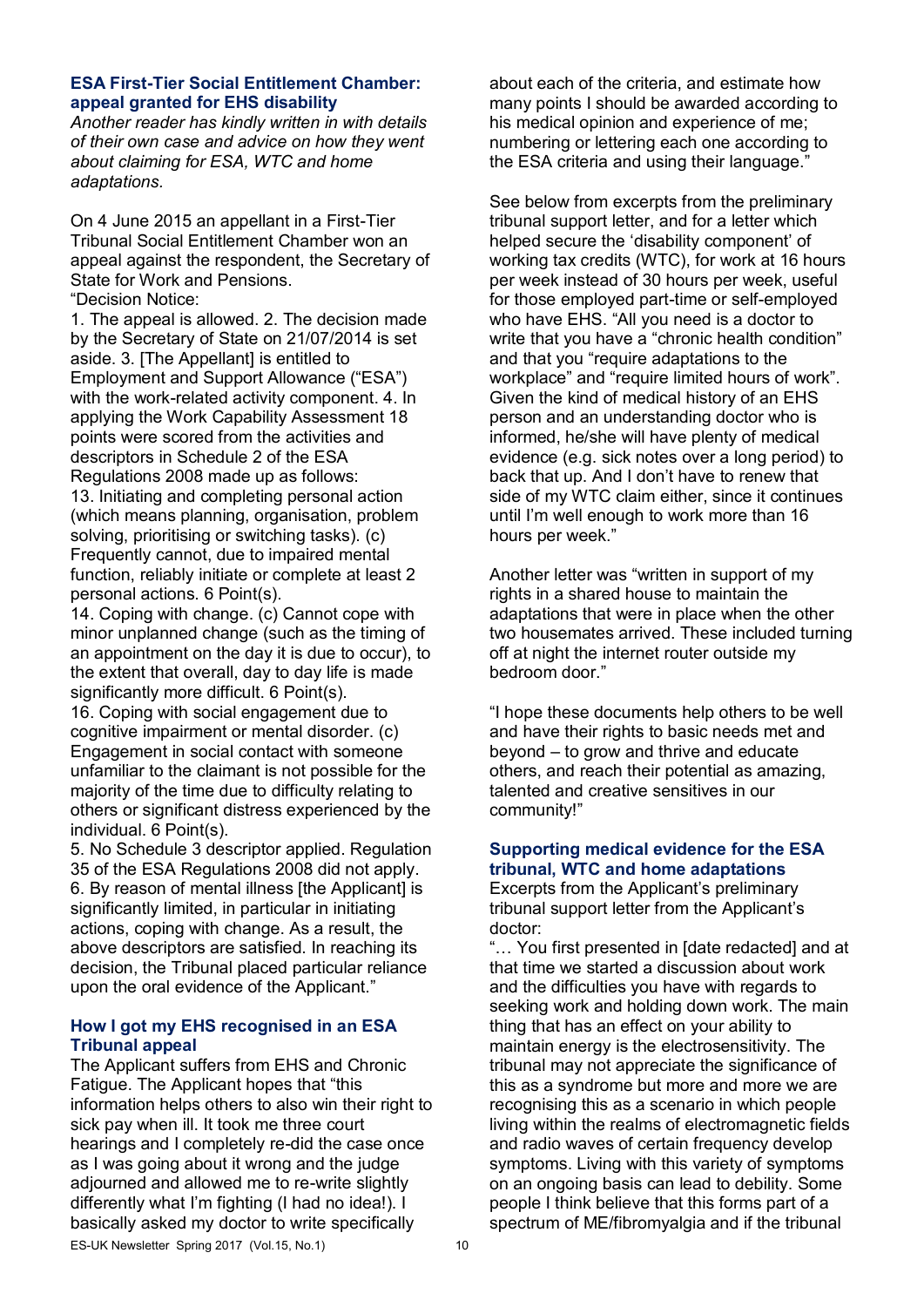would prefer to interpret your case as being one of ME/fibromyalgia then this gives essentially a similar picture for them. However we believe in your case it has a different cause. I know that since moving further into the country to avoid the intensity of electric signals in towns things have improved from the fatigability we talked about in the summer. Blood tests and so on do not demonstrate the extent of this condition and we have no other underlying medical cause for your symptoms. I am happy to state that I believe there is enough evidence of this condition having affected your fitness to work and am happy to support your appeal … the end result is that for whatever reason you have been clearly disabled by this and through taking steps to try and improve your health things have improved, but whether this gets to a point where you will be well enough to hold down a job in a setting where electric signals are likely to be more prevalent than where you live is still going to be debateable in the longer term. …"

Excerpts from a doctor's letter which helped secure the 'disability component' of working tax credits (WTC):

"… I assessed [the Applicant] on [date redacted] and due to [the Applicant's] ongoing health condition of electro sensitivity, chronic fatigue and IBS. Ithe Applicantl is fit for work under certain conditions, for example within a low electro magnetic field environment. [The Applicant] requires adaptations to the workplace and a limited number of hours of work."

Excerpts from a doctor's letter written in support of [the Applicant's] rights in shared accommodation to maintain the adaptations that were in place, including turning off the internet router:

"… it will be a help to confirm that [the Applicantl has electro sensitivity. [The Applicant's] current accommodation has some adaptations to provide [The Applicant] with a low EMF environment and the adaptations are key to [the Applicant] maintaining good health. It is important that they be maintained. Others living in [the Applicant's] house should be aware of the effect that electromagnetic fields have on [the Applicant's] health and should respect the changes that have been made to help [the Applicant] … "



## **READERS' COMMENTS**

#### **Pacemakers for an electrosensitive person**

David asks if anyone can share ideas on, or experience of, having a cardiac pacemaker fitted for an electrosensitive person. Please email enquirers@es-uk.info, or write to BM Box ES-UK, London, WC1 3XX.

#### **Magnetic and infrasound at low levels can be debilitating**

Diana writes: "After six years of research and personal observation, I would like to suggest that our common factor is that we, and perhaps everyone, are sensitive to the ES-UK Newsletter Spring 2017 (Vol.15, No.1)

magnetic element of EMFs, and also to infrasound, sensitivity to which is actually not uncommon. I believe that it is not the high dBs that affect us but the extremely low ones, which we don't 'hear', but our brains do 'detect' - lower than the -60 dB which is the limit of most meters; and that regulators need to reduce or protect against these levels, perhaps through obligatory insulation. I would also add that, just because your meter-readings 'drop-off' as you move away from any source of EMF/RF, does not mean that your body is not still 'detecting' or being

affected by it. For the most part, our bodies are better detectors than meters. The concern of public bodies should not be simply the possible longterm results to our health, but the results to our daily living, with the severely debilitating effects making many of us housebound, and unable to live a 'normal' life."

### **Computer mouse and the Underground**

Ryan reports that his mother was given a wireless mouse for her computer. "The microwave radiation levels were horrendous, measuring over 2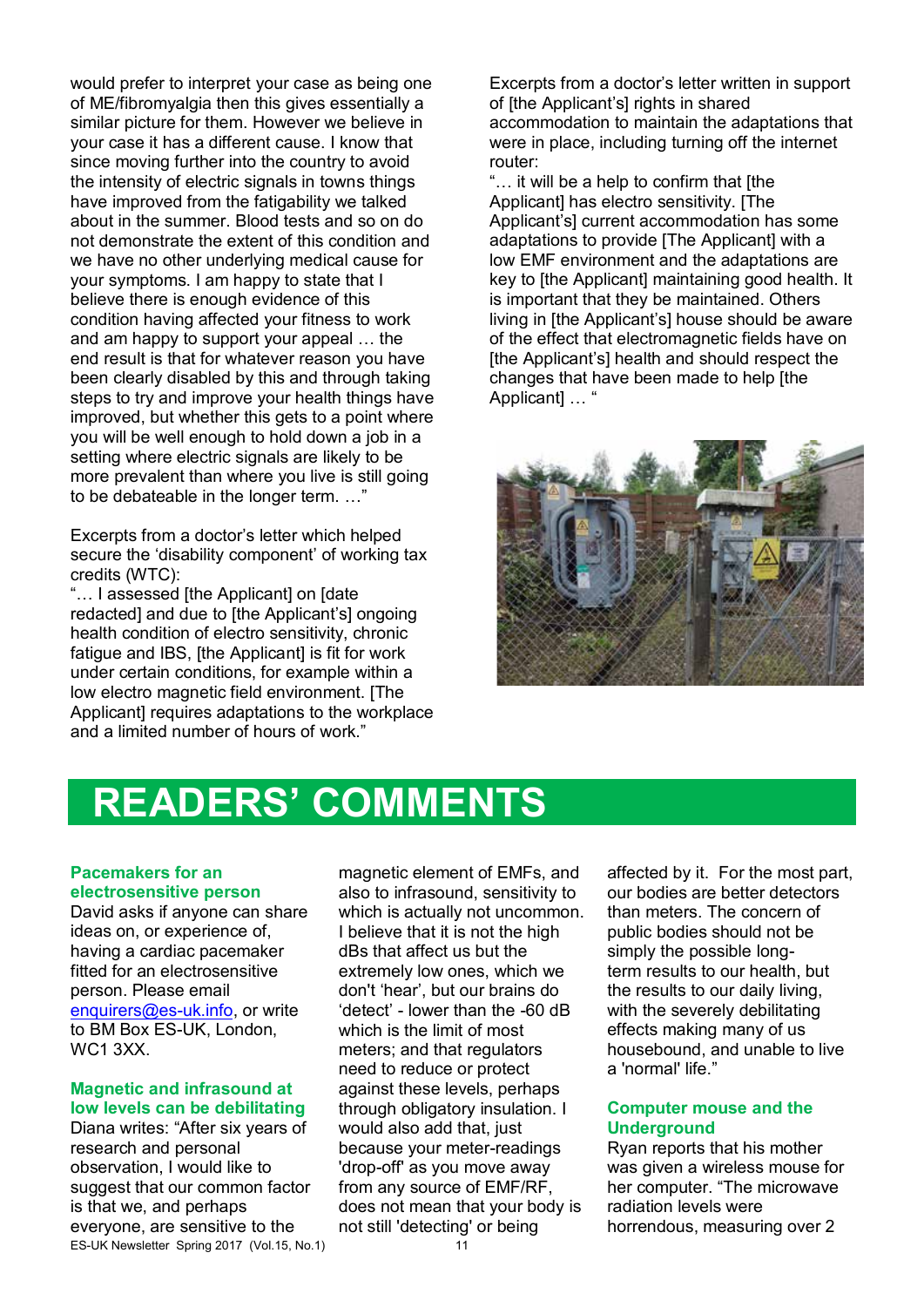V/m when being moved. I have since replaced it with a wired one. Unfortunately, I have to travel into London temporarily for NHS dental treatment, which is pushing my ES to the limit. I cannot tolerate trains after doing a short test run and feeling ill for a couple of days afterwards. However I seem to be okay with Tube trains on the London Underground, although I still wear my head net to protect me from other passengers using their mobiles."

### **Holiday bliss!**

"Over the two week holiday period [at Christmas and New year] there were nights when I hardly heard the waves at all, but now all is back to normal 'work' and electromagnetic pollution."

#### **Not just EHS sufferers: asthma too**

"My husband's asthma flares up badly whenever he is near Wi-Fi."

### **Another's convenience more important than my health?**

"I was at work in an office area with no WiFi or phones, when I suddenly felt a sharp ES pain in the back of the head. I could see no-one using a phone or iPad and there was no WiFi. I then happened to glance out of a window and saw someone about ten metres away on their mobile phone. When they moved on the pain went too."



#### **Aircraft radar causes electrosensitvity symptoms**

"In January I was driving along the M42 and suddenly felt a sharp pain in the back of the head. I knew that no mobile phone had been switched on in the car, so I looked round for a nearby phone mast, since these sometimes cause me this problem. But I couldn't see a mast anywhere. I then spotted an aircraft on the left coming in to land at Birmingham airport. I've heard of other ES people being zapped by aircraft ground radar, but I've never felt it for myself before."

## **Colour-blind pupils should be helped - and EHS pupils?**

Nicky Morgan MP, as the Minister for Education, said in December 2014: "Schools and colleges must make reasonable adjustments where a child has an impairment or disability that affects their ability to take part in everyday activities. A child with colour blindness may be considered to have a special educational need, if it means they need additional support and resources from their school."

About 8% of boys and 0.5% of girls have colour-blindness, while it is said that 3% suffer from ES. Shouldn't similar support also be given to children with ES, rather than force them out of school altogether?

## **Driver heart attack?**

A driver with ES reports that he was convinced his passengers were all aware of his condition and were considerately keeping their mobile phones switched off. After an hour he suddenly felt severe pains around the heart, which lasted half an hour and were gradually getting worse. All became clear when he heard a mobile phone ringtone from the back seats and enquired if someone had

switched on their mobile phone. "Yes", was the apologetic reply, "I switched it on a while ago as I was just expecting a text message but I didn't think it would matter."



### **Public buildings should publicise radiation levels**

"For a hotel meal I was shown to a seat in a room with windows towards nearby phone masts. I was surprised how uncomfortable I soon felt, with pains in the upper body, headaches, digestive problems and foggy thinking etc. I had to ask to move to another part of the dining room with several walls protecting diners from the masts. It would help if hotels and public buildings had to publicise radiation exposure [V/m] in different rooms."

### **WiFi guest code harms guests**

"The meeting room had a WiFi router but I did not feel too bad and only a few people were checking their emails. When the organiser gave out the guest access code, however, and dozens of phones and ipads started their radiation, I soon felt distinctly unwell."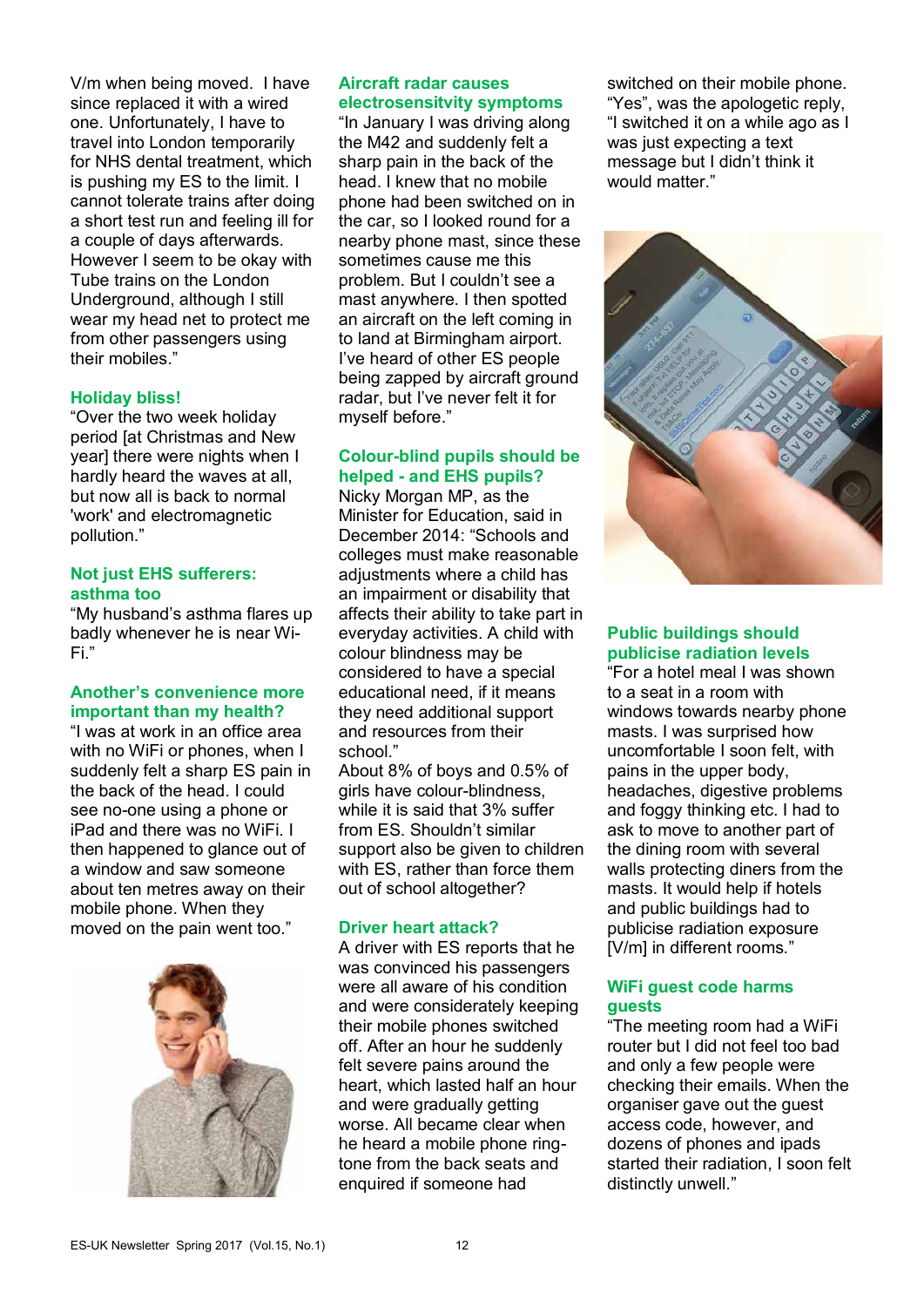#### **Church bans request to turn off phones**!

"The story that follows beggars belief. I have been attending a C of E Church, St. Chad's in Sutton Coldfield for 40 years and in that time prepared the service sheets, created and managed the website and Facebook page, taking the photos for major events, liaised with our chosen charity in Malawi etc. etc. But a couple of years ago, I started with electro-sensitivity, so bad that I have become suicidal at times (because of the way the phone radiation affects the brain). I was becoming ill after attending church. The new vicar agreed to ask people to turn their phones off in the service, but drew the line at asking them to do so in the church hall or coffee lounge on a Friday morning. In fact, I was forbidden to ask people to turn their phones off.

Each time I attended a service I was ill, even when people were asked to turn off their phones. I think the problem was the wireless microphone and speaker system and the hearing loop which I discovered later uses RF radiation.

After being ill a few times because people with phones on, sat or stood near me in the church hall where I visited, (after the service which I didn't attend) I gave up. I have only recently attended the coffee lounge on a Friday.

Well, I was told today that the new vicar had raised the issue of whether to ban me from using my acoustimeter on church property, at the Parochial Church Committee meeting. Some church members had complained to him about my use of the meter in the coffee lounge. They didn't

like it being pointed at them. (When I go, I do just check round with my meter in the vicinity of the seat I'm about to use, just to be sure I am not going to be in a high RF field. Immediately people nearby offer to turn off their phones and when safe, I sit down. That's it. Not a very good example from a Christian church to one of its members. I've had far more support from the U3A dancing class I go to!!! The new vicar apparently judged that there was no reason for me to be checking for RF radiation around church buildings."



# **GROUPS and ACRONYMS**

## **Some majority viewpoint groups**

*Most expert western scientists since 2008 have accepted established low-level adverse health effects, first described in 1932. In the east, the USSR and Poland accepted non-thermal effects and EHS in the 1960s.* 

- AAP: American Academy of Pediatric *(60,000 doctors etc, 2013)*
- AMA: Austrian Medical Association *(EHS Diagnosis and Treatment Guidelines, 2012)*
- ARTAC: Association pour la Recherche Thérapeutique Anti-Cancéreuse *(expert research centre on EHS)*
- Bioinitiative Group *(reports, 2007, 2012)*
- CAM: California Medical Association *(warning, 2014)*
- Council of Europe, Parliamentary Assembly *(vote for rejecting ICNIRP limits, 2011)*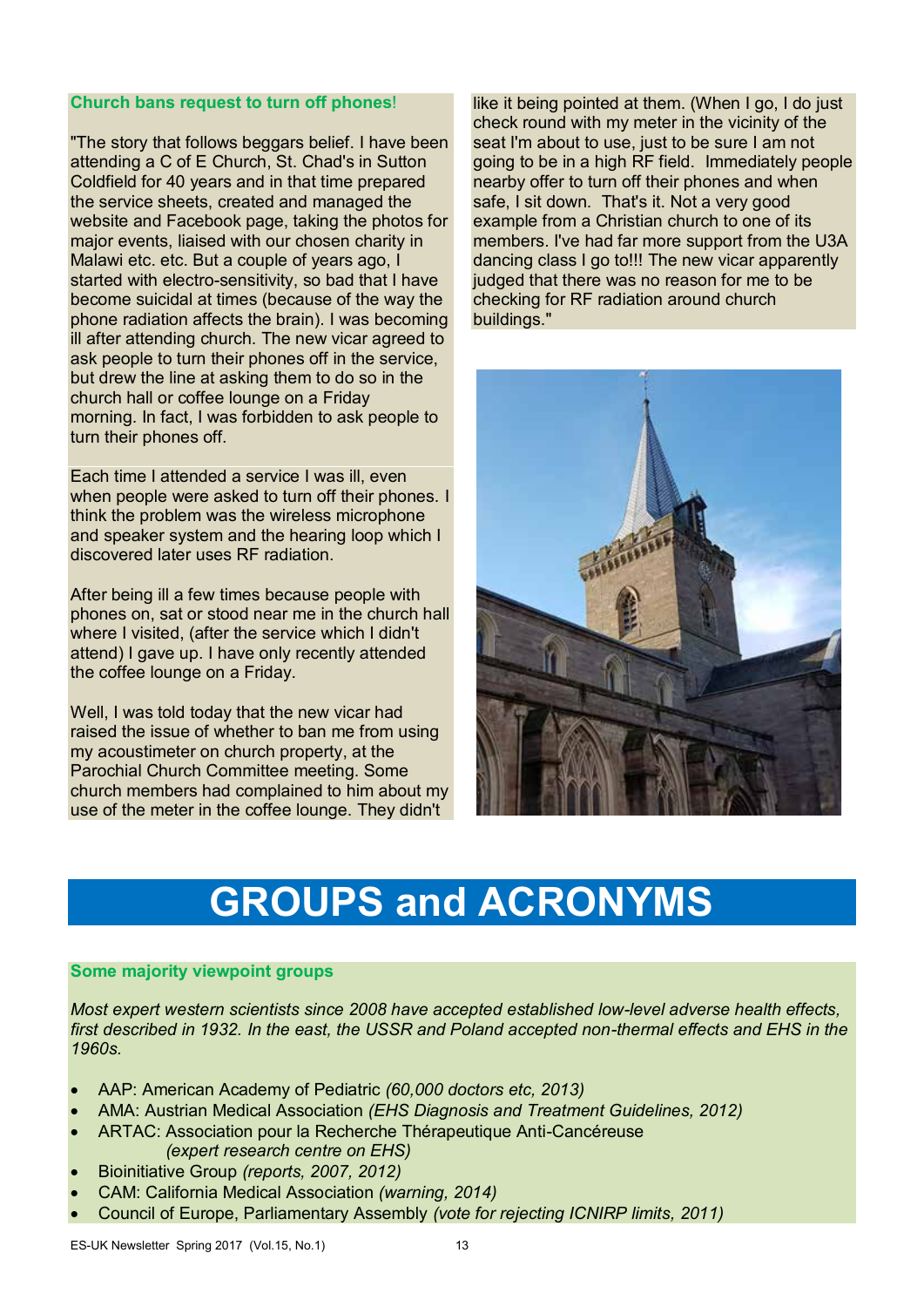- ECERI: European Cancer and Environment Research Institute
- ES-UK: ElectroSensitivity UK
- EUROPAEM: European Academy for Environmental Medicine *(International Safety Limits, 2016)*
- EEA: European Environment Agency *(report, 2007)*
- European Parliament *(voted for biological limits and 'white'/'green' zones free of man-made radiation, 2009)*
- IARC: The International Agency for Research on Cancer *(an agency of the WHO; 2001 and 2011 classified ELF and RF EMF as 2B human carcinogen)*
- ICEMS: International Commission for ElectroMagnetic Safety *(Vienna Resolution, 1998 etc.)*
- IEMFA: International EMF Alliance *(115 organisations worldwide)*
- IERVN: Irish Electromagnetic Radiation Victims Network
- IBN: Institut für Baubiologie + Oekologei, Institute for Bau-Biologie & Ecology, International Institute for Building Biology & Ecology *(International Guidelines, 2008)*
- EMF Scientist: International Electromagnetic Field Scientist Appeal *(225 signatures, 2015)*
- NHS: National Health Service *(UK Chief Medical Officer: warning against children's non-essential use, 2011)*
- NTP: National Toxicology Program *(\$25M study showed that non-thermal RF is carcinogenic, 2016)*
- Nordic Council of Ministers *(ICD, International Classification of Diseases, included Electrosensitivity: 2000)*
- PECCEM: La plataforma Estatal Contra la Contaminación ElectroMagnética *(Spain, Europe)*
- Powerwatch *(UK)*
- RNCNIRP: Russian National Committee on Non-Ionizing Radiation Protection
- RRT: Radiation Research Trust
- SSITA: Safe Schools Information Technology Alliance
- Stop Smart Meters UK
- UK tribunals *(awards for ESA: Employment Support Allowance)*
- WiFi in Schools *(UK)*

## **Some minority viewpoint groups**

*A single-viewpoint clique operates among regulators in some western countries. It still mainly claims, against the established evidence, that adverse health effects come not from known low-level effects, but only from heating, a hypothesis proposed by Schwan in 1953 but which has been frequently disproved since then.*

*Although in 2002 the WHO's ICNIRP accepted that "certain sensitive individuals" need non-thermal limits below its 1998 heating limits, the ICNIRP has still not amended these heating limits to cover the whole population. Although in 2001 and 2011 the WHO's IARC classified EM exposure as a 2B possible human carcinogen, not all countries have yet adopted precautionary regulations. In this small clique there is, or has been, considerable overlap and conflict of interest between those reviewing the evidence, proposing standards, adopting these standards, or advising governments on adopting them.* 

- AGNIR: Advisory Group on Non-ionising Radiation *(including PHE, MTHR and ICNIRP members)*
- ICNIRP: International Commission on Non-Ionizing Radiation Protection *(private single-viewpoint group, WHO agency, including PHE, AGNIR, SCENIHR and WHO EMF Project members)*
- MTHR: Mobile Telecommunications and Health Research *(2001; "None of the published research supported by MTHR demonstrates biological or adverse health effects produced by RF exposure from mobile phones" (Cosmos); including PHE, AGNIR, Cosmos, SCENIHR and WHO EMF Project members or experts)*
- PHE: Public Health England *(agency of the UK Department of Health, formerly HPA/NRPB, including AGNIR, MTHR and ICNIRP members)*
- SCENIHR: Scientific Committee on Emerging and Newly Identified Health Risks *(European Union, whose members and experts include PHE, MTHR and ICNIRP members)*
- WHO EMF Project *(established 1996 by the World Health Organization, an agency of the United Nations, including MTHR and ICNIRP members)*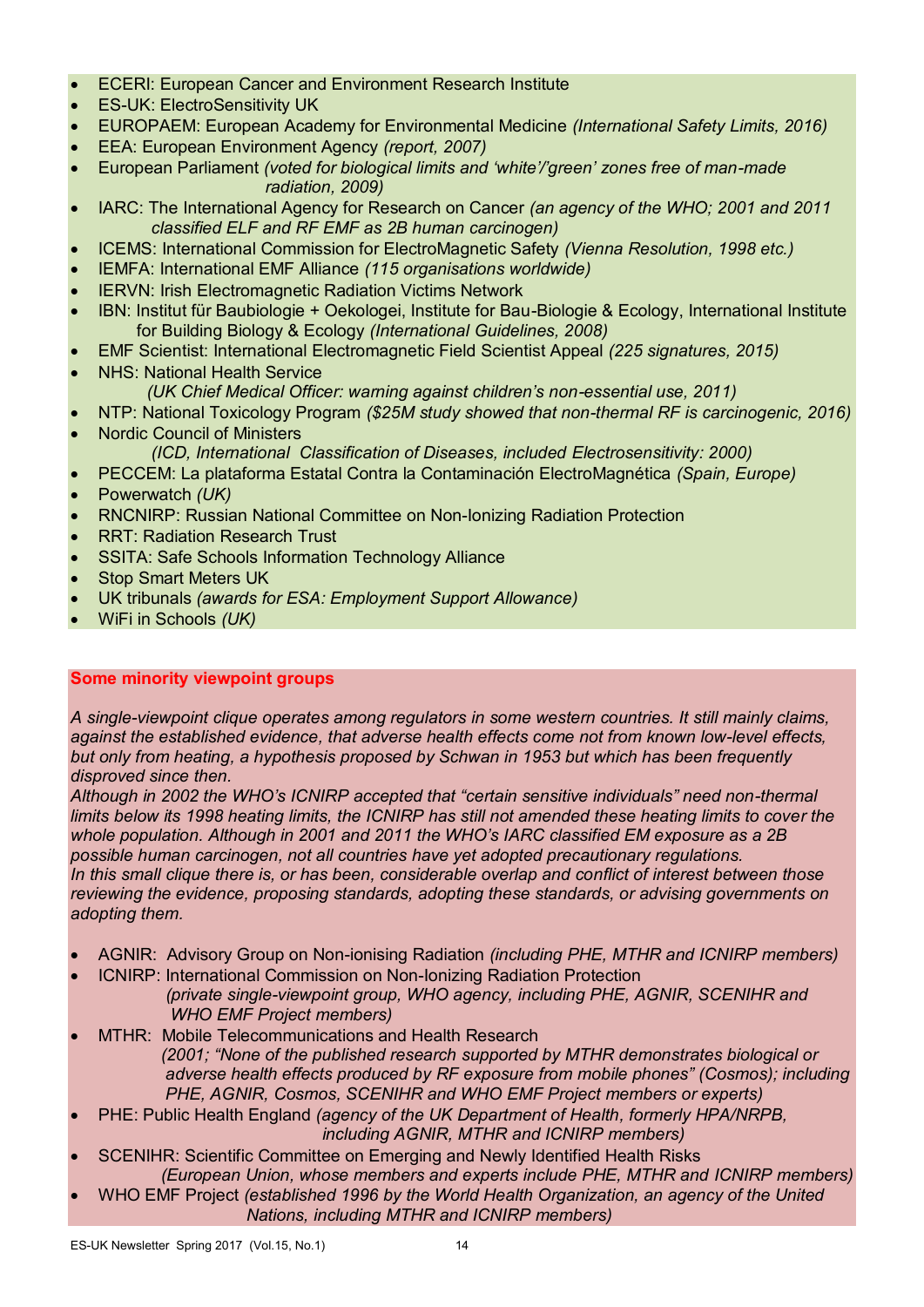# **PHE and AGNIR'S INACCURATE SCIENTIFIC REPORT**

*The inaccuracies in the AGNIR 2012 Report, which was endorsed by PHE, and the serious conflicts of interest over the Report's authorship and acceptance by some of the same people, some of whom are also part of the ICNIRP, invalidates not only PHE's endorsement of the AGNIR 2012 Report, but renders unsafe all UK government advice on EM safety based on this flawed and discredited Report.*  Starkey S: "Inaccurate official assessment of radiofrequency safety by the Advisory Group on Nonionising Radiation" *Rev Environ Health*, 2016.

## **PHE still supports "inaccurate" AGNIR 2012 Report**

In 2016 a peer-reviewed article was published with a damning critique showing 'inaccuracies' in the AGNIR 2012 Report (non-peer-reviewd) and the conflicts of interest among its authors (Starkey S: "Inaccurate official assessment of radiofrequency safety by the Advisory Group on Non-ionising Radiation" *Rev Environ Health*, 2016).

Despite this proof of how invalid AGNIR's conclusions were, as late as March 2017 PHE and other government departments were still claiming:

"PHE's AGNIR published a report in April 2012 that carefully assessed whether certain people are especially sensitive to exposures to RF fields, leading to unpleasant symptoms which affect their health. AGNIR concluded that there is increasing evidence that RF fields below guideline levels do not cause symptoms and cannot be detected by people, even those who consider themselves sensitive to RF fields. PHE agrees with AGNIR that this does not undermine the importance of the symptoms that are experienced, but it does suggest causes other than those directly related to RF fields should be considered."

and: "In summary, HPA supports and appreciates this thorough review of the evidence prepared by AGNIR."

(Gov.UK: Public Health England: "HPA response to the 2012 AGNIR report on the health effects from radiofrequency electromagnetic fields" April 1 2012).

## **Time for PHE to withdraw the inaccurate AGNIR Report**

It is time that PHE and AGNIR recognise the scientific weight of evidence and withdraw AGNIR's inaccurate 2012 report.

## **Department of Health still quotes "inaccurate" AGNIR report on established real EHS**

In March 2017 the Department of Health was also still giving out wrong and invalid information based

on the inaccurate and not peer-reviewed AGNIR 2012 report: "AGNIR concluded "the evidence suggests that radiofrequency field exposure below guideline levels does not cause acute symptoms in humans"."

#### **PHE and AGNIR's cover-up: "incorrect and misleading executive summary and overall conclusions, inaccurate statements, omissions and conflict of interest"**

"PHE and AGNIR had a responsibility to provide accurate information about the safety of RF fields. Unfortunately, the report suffered from an incorrect and misleading executive summary and overall conclusions, inaccurate statements, omissions and conflict of interest. Public health and the well-being of other species in the natural world cannot be protected when evidence of harm, no matter how inconvenient, is covered up." (Starkey S, *Rev Environ Health*, 2016, p.500)

### **PHE & AGNIR's "cover-up": implications for schools, employers and the public**

"Schools, hospitals, employers, organisations and individuals have legal responsibilities to safeguard the health, safety, well-being and development of children, employees and members of the public. But they are unable to fulfil their legal responsibilities when they have been provided with inaccurate information and the evidence of possible harm has been covered up. Individuals and organisations who/that have made decisions about the often compulsory exposures of others to wireless RF communication signals may be unaware of the physical harm that they may have caused, and may still be causing, because they have not been accurately informed of the risks. This has been a safeguarding failure and the health of some children or adults may have been damaged as a result.

To prevent further possible harm, restrictions on exposures are required, particularly for children, pregnant women and individuals with medical conditions. All children in schools and care environments need protection from the potential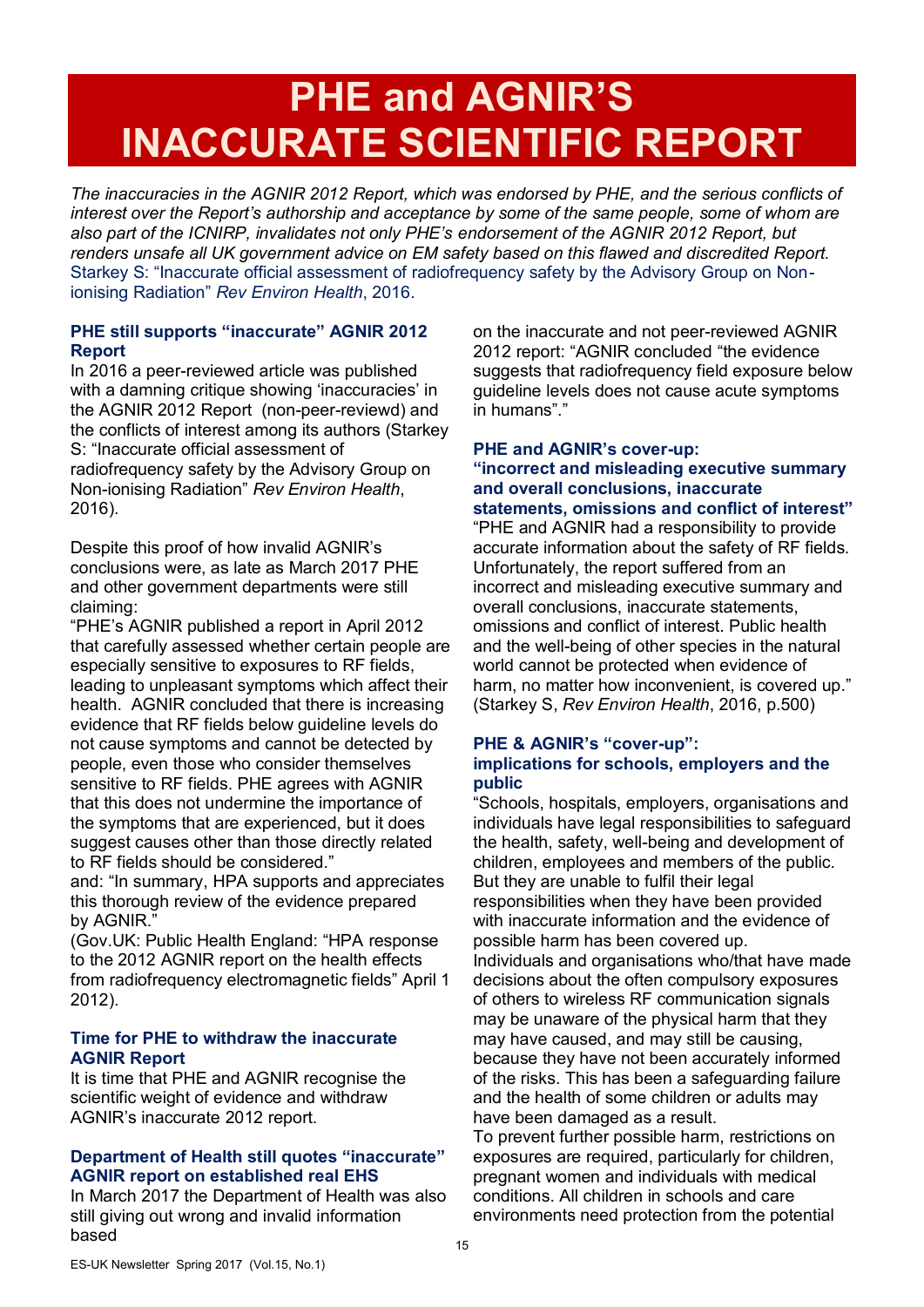harmful effects of RF exposures and not, as is now often the case, a compulsory use of wireless devices in the classroom.

Children may unjustly face losing their human right to an education if they do not want to absorb RF fields every day at school and no alternative environments are available. Attention also needs to be given to the provision of safe working environments for employees and safe public spaces, particularly where exposures are involuntary."

(Starkey S, *Rev Environ Health*, 2016, p.499)

## **PHE's alleged failure to safeguard the general public: death of schoolgirl**

PHE allegedly appears responsible, by giving "inaccurate" advice to the UK government, for the fact that, in the case of the tragic death of the school pupil Jenny Fry, the school did not follow the more accurate scientific evidence supplied by her parents. "Simon Duffy, headteacher of Chipping Norton School, said: 'The governors are content that the installed equipment complies with the relevant regulations.'" (Hugo Gye: "Schoolgirl, 15, found hanged after 'developing an allergic reaction to the WiFi at her school'" Daily Mail, November 30 2015)

#### **Worldwide decisions over wireless irradiation based on AGNIR's inaccurate conclusions**

"Within the United Kingdom (UK), Public Health England (PHE) commission scientific reviews by the Advisory Group on Non-ionising Radiation (AGNIR) to assess the safety of RF fields. AGNIR reviews, along with PHE in-house assessments of exposures, form the basis of PHE's advice on the safety of RF signals. This guides the UK government, organisations and decision makers when assessing the safety of wireless devices and infrastructure. The latest AGNIR review has also been relied upon by health protection agencies around the world, including the Australian Radiation Protection and Nuclear Safety Agency and Health Canada."

"Decision makers, organisations and individuals require accurate information about the safety of RF electromagnetic signals if they are to be able to fulfil their safeguarding responsibilities and protect those for whom they have legal responsibility."

"Decisions about involuntary, continuous and widespread RF exposures in schools, hospitals, workplaces and public and private spaces in the UK and around the world have been made based upon inaccurate conclusions of the AGNIR report. Published in 2012, it continues to be used to

justify RF exposures and dismiss concerns about possible adverse effects on health, well-being or development. The denial of the existence of adverse effects of RF fields below ICNIRP guidelines in the AGNIR report conclusions is not supported by the scientific evidence." (Starkey S: Rev Environ Health, 2016, p.493, p.499)

## **Starkey's damning critique of AGNIR: "what's not being told"**

"The paper by Sarah J. Starkey (Starkey S, Rev Environ Health, 2016) is only one intelligently explained example of what's really going on with microwave 'science' to keep consumers enthralled about and with 'smart' devices and denied microwave technology health hazards. There are so many more studies I can cite, but I think readers ought to be getting the picture of what's not being told to them so that the marketing plans for smart appliances and gadgets can rule consumers' lives—everything from a 'smart' phone, appliances and Wi-Fi to the coveted G5, global Wi-Fi in the sky. Here's the BIG however, "ICNIRP only accept thermal effects of RF fields and focus on average energy absorbed," (Pg. 495) even though 32% of Industry studies found non-thermal effects!" (Catherine J. Frompovich: "Microwave EMF Science: Deliberate Claptrap Misinformation?" Natural Blaze, January 22 2017)

#### **"Shocking bias" in AGNIR 2012 report**

"In Britain, meanwhile, neuroscientist Dr Sarah Starkey published a key peer-reviewed paper (October 2016) that exposed shocking bias in the 2012 report by AGNIR, the Advisory Group on Non-ionising Radiation - a report behind many governments' take-no-action health policies, including the UK's. And one which (as she demonstrates) blatantly excludes the peerreviewed precautionary science." (Lynne Wycherley: "Krakow's bold step to curb electromagnetic pollution reflects growing evidence of harm" The Ecologist, January 12 2017)

### **AGNIR's report: "basic inaccuracies; cannot be trusted"**

S Starkey's review of the AGNIR report "has revealed basic inaccuracies and omission in its 2012 report. This damning summary reveals why AGNIR's statements on safety of RF fields are not based on the latest science and cannot be trusted." ("Damning exposure of UK AGNIR's bias and cover-up in RF guidance" Caduceus, 95, Winter 2016)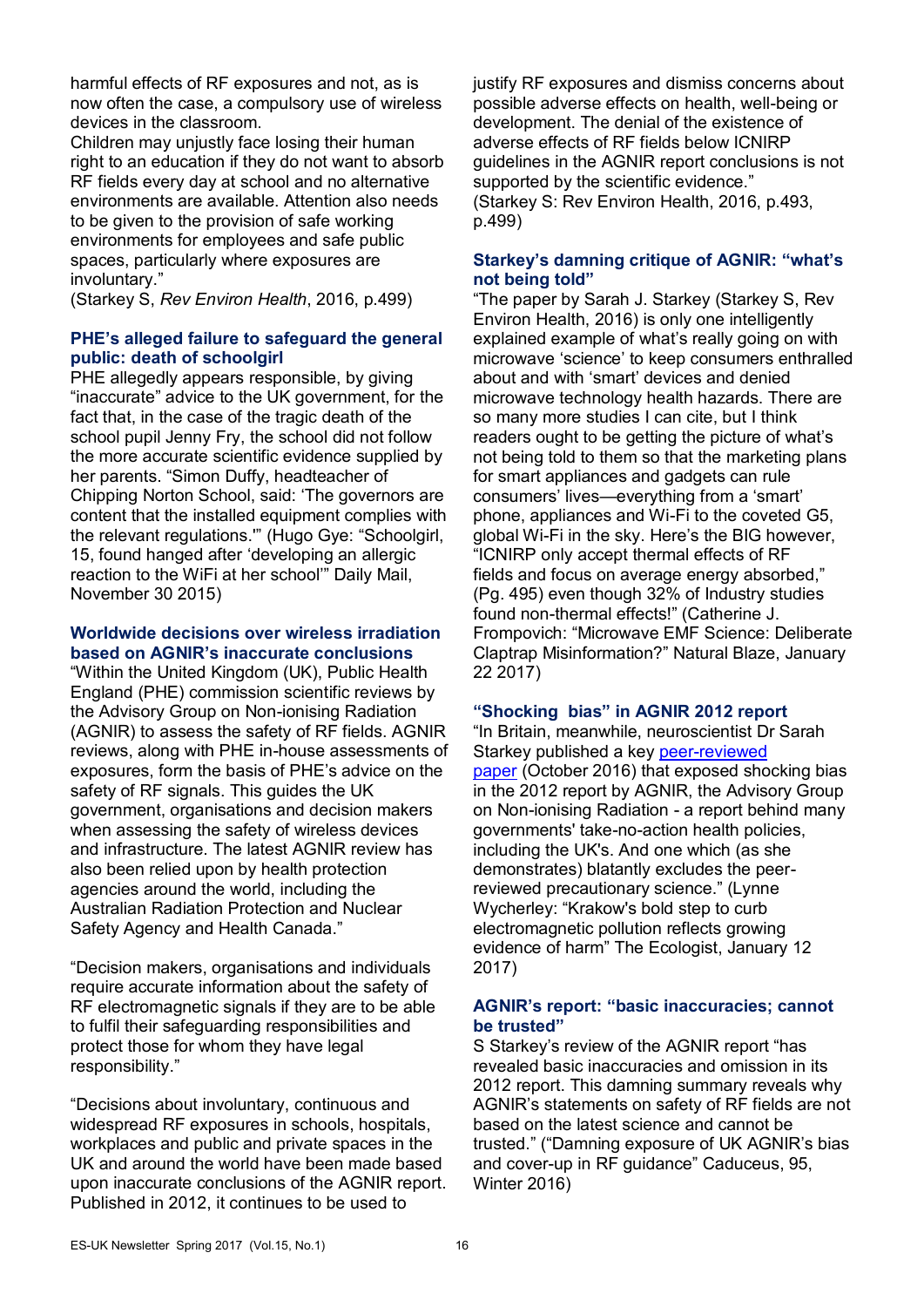# **PHE'S LOSS OF SCIENTIFIC CREDIBILITY**

#### **British Medical Journal: "Is PHE fit for purpose?"**

A reader asked about the heading in the last Newsletter, as to whether "PHE is fit for purpose". The question "Is PHE fit for purpose?" appeared in a 5,500-word article published in the BMJ in 2015 which was highly critical of PHE's failings. (Jonathan Gornall: "Public Health England's Troubled Trail: The handling of evidence for its controversial report on ecigarettes adds to questions about the credibility of the organisation's [PHE's] advice" BMJ, 2015)

## **Lancet Editorial: PHE has "fallen short of its mission"**

**"evidence-based confusion"** The Lancet's Editorial on PHE's report on e-cigarettes stated: "The reliance by PHE on work that the authors themselves accept is methodologically weak, and which is made all the more perilous by the declared conflicts of interest surrounding its funding, raises serious questions not only about the conclusions of the PHE report, but also about the quality of the agency's peer review process. PHE claims that it protects and improves the nation's health and wellbeing. To do so, it needs to rely on the highest quality evidence. On this occasion, it has fallen short of its mission." (Editorial: "E-cigarettes: Public Health England's evidencebased confusion" The Lancet, 386(9996): 829, August 29 2015)

### **PHE: loss of "credibility", "naïve", "helpful to the government's agenda"**

At the House of Commons Health Committee on November 19 2013, Duncan Selbie, PHE's chief executive, was told by Barbara Keeley, the MP for Worsley and Eccles South, that "I found your report [on fracking] naive in the extreme." Rosie Cooper, MP for West Lancashire, said the issue placed a question mark over PHE's "credibility" and perhaps PHE was "being helpful to the government's agenda." (Jonathan Gornall: "PHE's Troubled Trail", BMJ, 2015)

### **PHE's loss of "scientific credibility" because of "inaccurate" report**

PHE's Dr Mann stated at the WHO's EMF Project Meeting in June 2014 that for the UK's PHE "maintaining scientific credibility was very important". Dr Starkey's 2016 peer-review study, however, showed that the AGNIR non-peer-reviewed report, which PHE helped write and on which PHE relies for its scientific evidence, has many scientific inaccuracies.

### **PHE prefer own non-peerreviewed 2012 report to independent peer-reviewed 2014 evidence**

PHE's Dr Mann, when asked about a 2014 peer-reviewed study confirming EHS from smart meters, stated, in November 2016, that PHE still believed in its sceptic non-peerreviewed 2012 AGNIR report and that therefore PHE disregarded the 2014 peerreviewed paper.

## **PHE "too close to Government" "not speaking out about health impacts"**

"England's public health authority may be too close to the Government, preventing it from speaking out about the health impact of political policies, MPs have warned. In a damaging assessment of the new organisation Public Health England (PHE), formed last year to safeguard the nation's health and provide independent, evidence-based advice to Government, the House of Commons Health Select Committee said that the new body had not yet proved its willingness to "speak truth unto power". In their report, PHE chief executive Duncan Selbie is criticised for telling the Committee that it would be too controversial for him to respond directly when asked to outline Government policies which may be increasing health inequalities. "The Committee is concerned that the chief executive of PHE should regard any public health issue as 'too controversial' to allow him to comment directly and believes that PHE should be able to address such matters without constraint," their report said." (Charlie Cooper: "Public health authority formed to 'speak truth unto power' may be too close to the Government, MPs warn" Independent, February 24 2014; Denis Campbell: "Government health agency is not up to job, say MPs" Guardian, February 26 2014).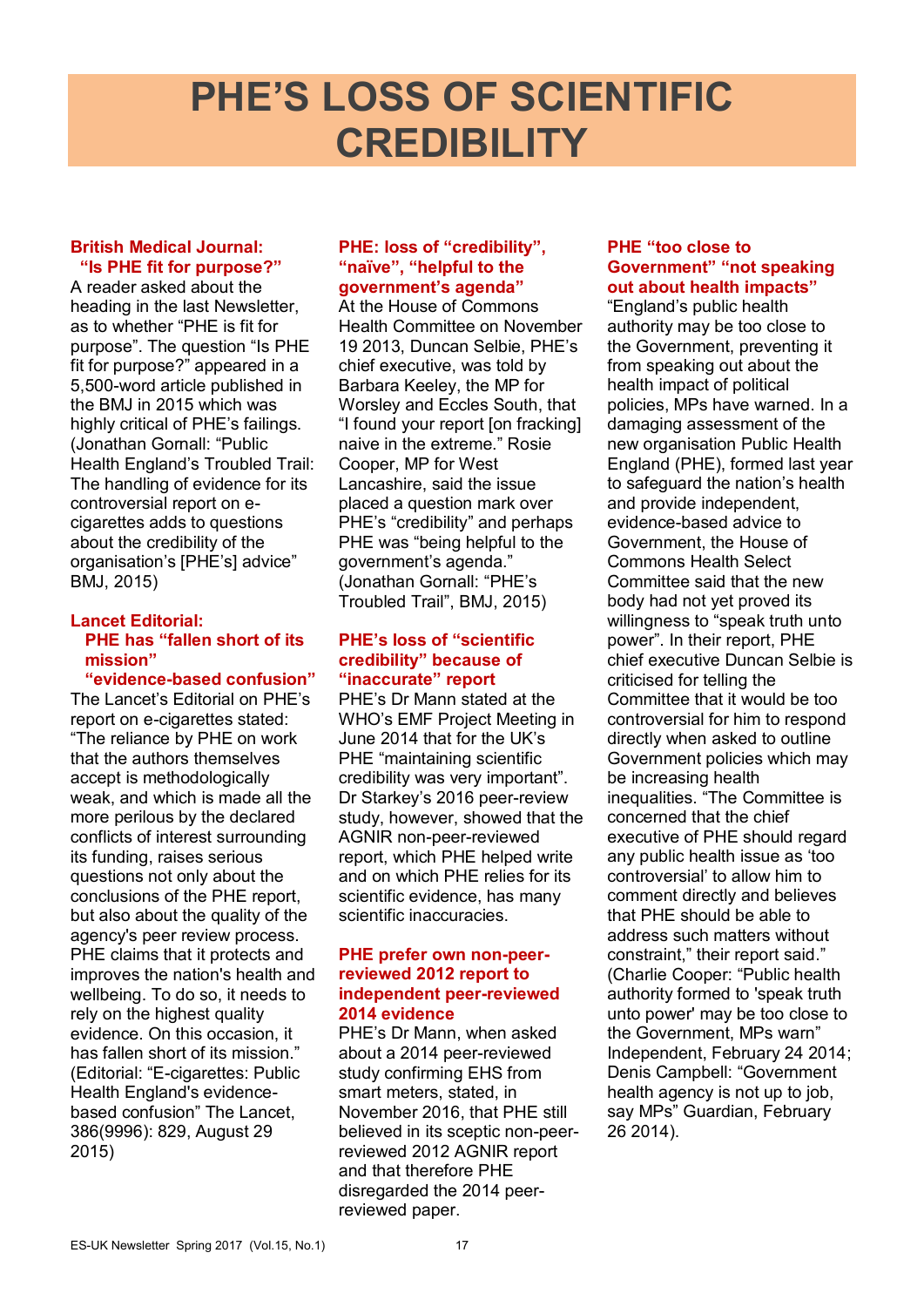#### **"PHE embroiled in a series of controversies about the quality and credibility of advice"**

PHE was created as an "operationally autonomous executive agency" of the Department of Health on 1 April 2013, when responsibility for public health passed to local authorities. Its function is to "protect and improve the nation's health and wellbeing, and reduce health inequalities" by providing government, local government, the NHS, public health professionals, and the public with "evidence-based professional, scientific and delivery expertise and advice." In the two and a half years since then, PHE has been embroiled in a series of controversies about the quality and credibility of advice it has issued on topics including fracking, NHS health checks, and the NHS Diabetes Prevention Programme, raising concerns about both its competence and its supposed independence. It has recently been in the firing line again, accused of bowing to political pressure by initially agreeing not to publish its review of measures to reduce sugar consumption." (Jonathan Gornall: "Public Health England's troubled trail" BMJ, 2015)



## **Public Health** England

## **PHE recognises the need to "constantly review" evidence**

"PHE strives to be rigorous in our use of evidence and recognises the need to constantly review this." (Duncan Selbie, Chief Executive PHE: "Re Public Health England's troubled trail" BMJ, November 4 2015)

#### **PHE's fracking report: "Grossly outdated and narrow"**

"Public Health England's 2014 narrow 'Review of potential public health impacts from shale gas extraction' is now grossly outdated and hundreds of critical studies have been published since. They must produce a new report on the potential health impacts on fracking in the UK. A letter published in the British Medical Journal stated: "The arguments against fracking on public health and ecological grounds are overwhelming." This letter was signed by 18 academic and medical professionals. PHE's mission is: "to protect and improve the nation's health and to address inequalities". If PHE are to fulfill their public duty and mission statement, then to not acknowledge and act upon the wealth of contra-indications towards hydraulic fracturing, they could be in breach of their position and may face legal challenge." (Claire Stephenson: "Public Health England: Produce a New Health Report on Fracking" 38 Degrees, 2016)

## **PHE's 2014 fracking report "outdated"**

"Over the last year we have seen the publication of numerous reports linking fracking in the US with health issues. The UK government relies on an outdated report of limited scope published by PHE. It was already out-of-date by the time

it was published (June 2014) and was largely unchanged since the draft of October 2013." (Alan Tootill "Why PHE must produce a new report on potential heath impacts of fracking, and why until risks have been properly assessed there should be an immediate ban on shale gas exploration and development" Fracking Digest, August 27 2016)

## **Health professionals fill gap left by PHE**

A UK body which has felt obliged to fill the gap left by PHE is Medact, a body of health professionals. They have produced two reports on shale gas and health. The first report highlighted the limitations of PHE's report on fracking, including the fact that it was narrow in scope and failed to critically assess the adequacy and reliability of the regulatory system. In 2016 Medact published an update. They pointed out this was needed because "over 350 academic papers of various sorts have (since) been published."" (Alan Tootill, Fracking Digest, August 27 2016)

## **PHE's report on fracking: "not fully recognising evidence"**

"The conclusion can be made that the UK government is not fully recognising evidence in the literature when creating fracking legislation and regulations." (Reap E: "The risk of hydraulic fracturing on public health in the UK and the UK's fracking legislation" Environ Geochem Health, 2016).

## **"Public Health should not be compromised for benefits to industry"**

"The health of the public should not be compromized simply for the economic benefits to the industry." (Carpenter DO: "Hydraulic fracturing for natural gas: impact on health and environment" Rev Environ Health, 2016)

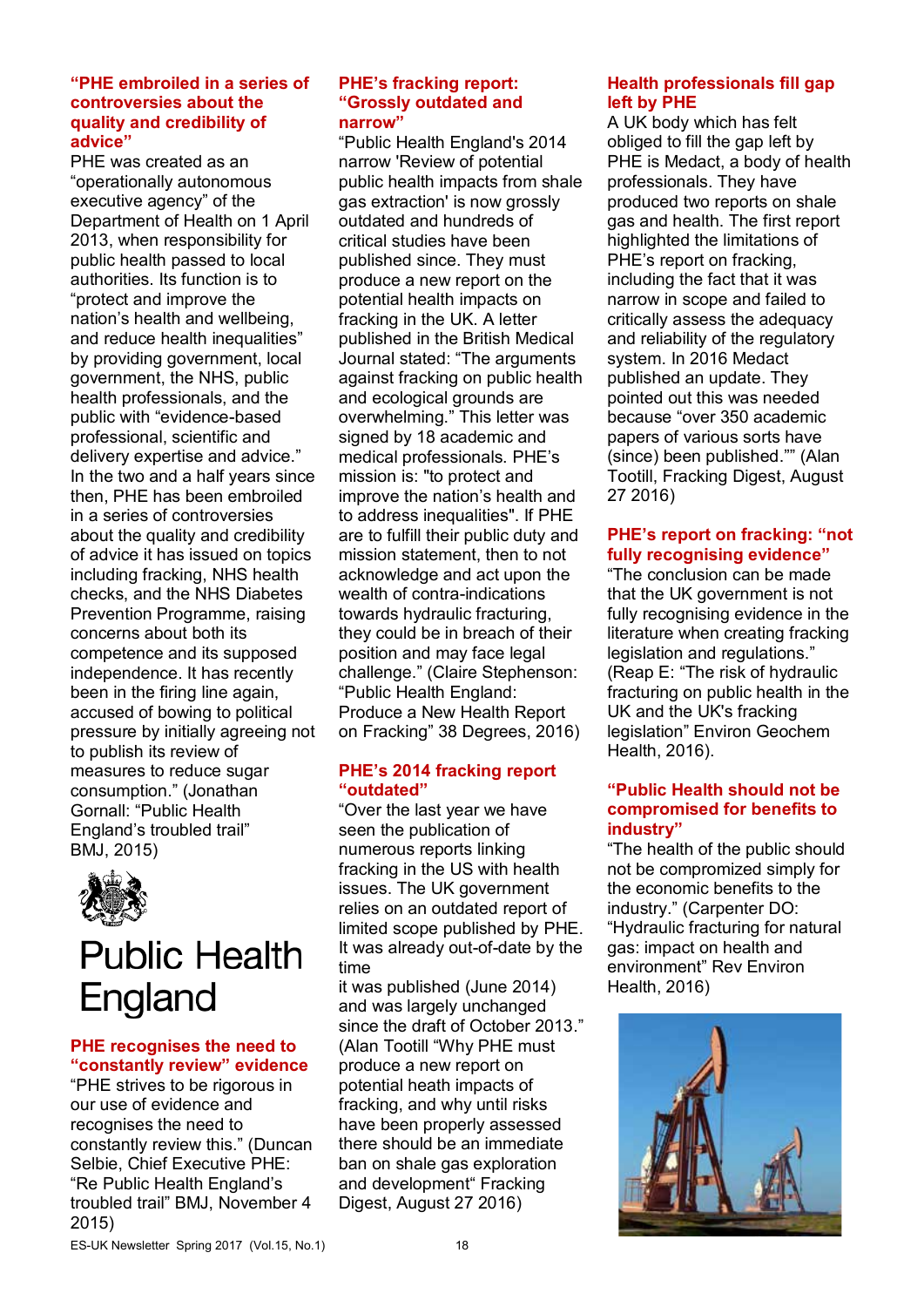# **PHE, DH, AGNIR, AND ICNIRP: CONFLICTS OF INTEREST**

"Currently, six members of AGNIR and three members of PHE or its parent organisation, the Department of Health (DH), are or have been part of ICNIRP. When the group charged with assessing whether there is evidence of health effects occurring at exposures below current ICNIRP values have members who are responsible for setting the guidelines, it introduces a conflict of interest … at the time of writing, 43% of those in AGNIR were from PHE or the DH. PHE had misleadingly welcomed the report which they were involved in preparing"

(Starkey S: *Rev Environ Health*, 2016, p.493, p.499)

## **AGNIR 2012:**

*membership of ICNIRP, HPA or DH:* 

Swerdlow A.J. (Chair) ICNIRP; Conney S.W. DH; Coulton L.A.; Duck F.A.; Feychting M. ICNIRP; Haggard P.; Lomas D.J.; Noble D.; Mann S.M. HPA; Maslanyj M.P. HPA; Meara J.R. HPA; Peyman A. HPA; Rubin G.J.; Sienkiewicz Z.J. ICNIRP, HPA.

#### **AGNIR 2016:**

#### *membership of ICNIRP, PHE or DH:*

Swerdlow A.J. (Chair) formerly ICNIRP; Conney S.W. DH; Coulton L.A.; Duck F.A. ICNIRP; Feychting M. Vice-Chair ICNIRP; Haggard P.; Lomas D.; Mann S.M. ICNIRP, PHE; Maslanyj M.P. PHE; Meara J.R. PHE; O'Hagan J.O. ICNIRP, PHE; Peyman A. PHE; Powers H.; Rhodes L.; Rubin G.J.; Sienkiewicz Z.J. ICNIRP, PHE; Tedstone A. PHE; Young A.

# **PHE's FAILINGS ON ELECTROSENSITIVTY**



*For over ten years PHE (previously HPA) has failed people with ES and EHS. This has caused suffering and allegedly deaths. The editor hopes that PHE will soon catch up with the science.* 

*We look forward to the time when PHE will recognise that some people are sensitive to electromagnetic exposure, just as the ICNIRP warned in 2002 about "certain sensitive individuals", and will then work with ES-UK to help these people and warn the general population of the dangers of low-level electromagnetic exposure.* 



### **Review of PHE: How well does PHE perform?**

The Department of Health is holding a review of PHE, for which there was a public consultation in May-June 2016, to which ES-UK contributed. The areas under consideration include: "How well PHE performs."

#### **PHE (HPA) in 2007: "Furthering research into electrosensitivity"**

ES-UK Newsletter Spring 2017 (Vol.15, No.1) 19 "The Chairman [Sir William Stewartl asked Group members to consider what the next MTHR

programme might consider in terms of informing this debate, furthering research into electrosensitivity, and in investigating new technologies such as Wi-Fi. John Stather [HPA] pointed out that currently the HPA had many enquiries in this area." (Minutes, p.4, 4(iii); HPA[PHE]/RPD EMF Discussion Group, 3<sup>rd</sup> Meeting, HPA Holborn Gate, London, 14 March 2007)

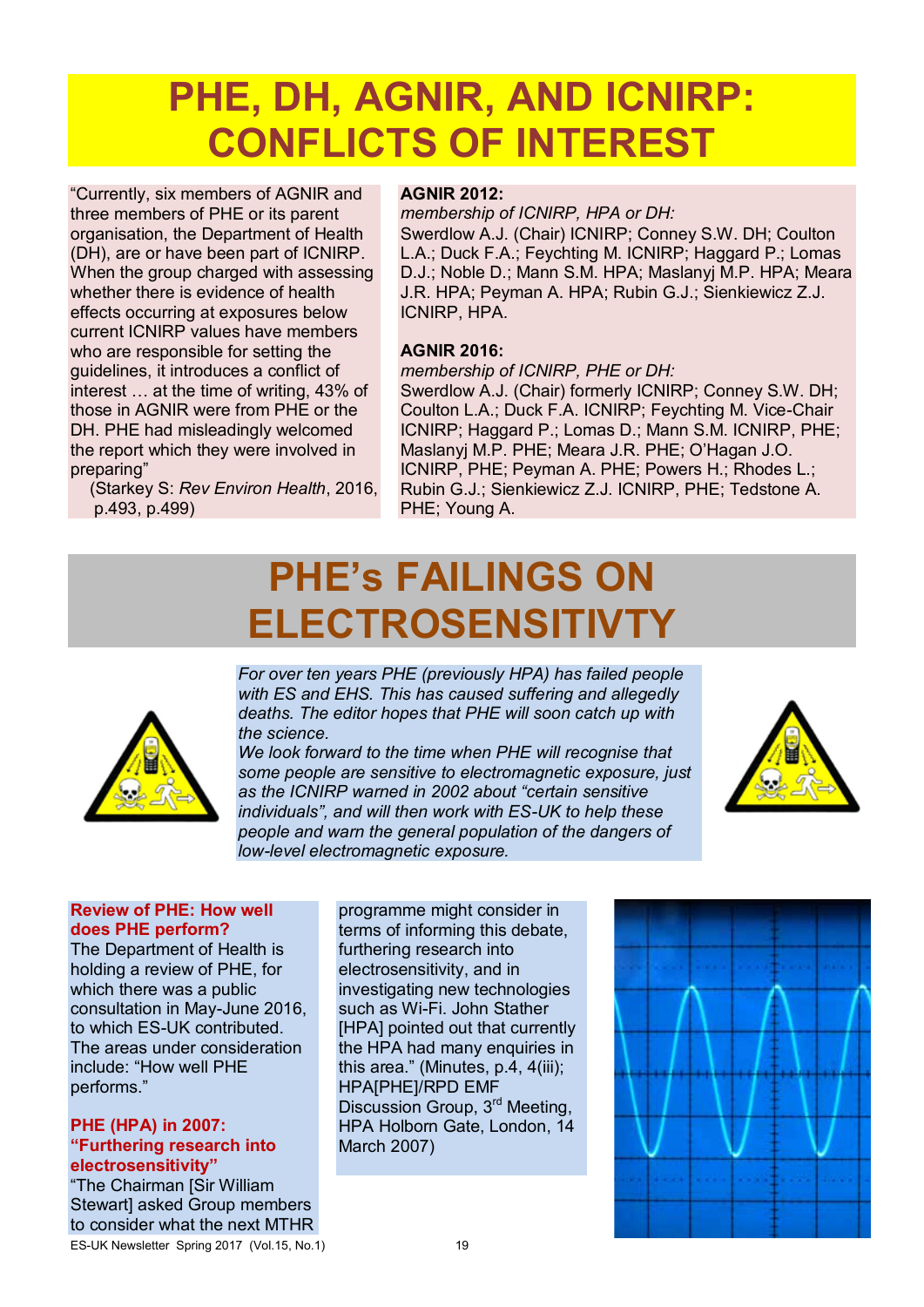### **PHE's claim is wrong; cancer phone mast removed**

The Shooters Hill Association in Meir, Stoke-on-Trent, succeeded in having removed an Orange mobile phone mast after a 17-year battle. It was erected in 1993 without proper consultation and has been linked with cancer deaths.

The Association treasurer Peter Chell said there were at least five cases of people with brain tumours which could be linked to the phone mast. Dozens of residents have lined their homes with tin foil or expensive metal mesh, as well as installing special curtains. Raymond Finney from Kingsmead Road said: "We believe that up to 400 metres away was the danger area. Jean supplied us with the mesh for protect our homes." Ken Warburton from Lightwood Road said: "This mast actually destroyed lives."

Mast Sanity spokesperson Sarah Wright said: "The radiation emitted by mobile phones and mobile phone masts was classified as a possible carcinogen in 2011 by the International Agency for Research on Cancer. Some scientists on the committee wanted it to be classified as a definite carcinogen."

But Public Health England's Dr Simon Mann said: "There is no convincing scientific evidence that radio signals from mobile phone masts pose a risk to public health."

[This PHE claim is wrong. The weight of evidence is fully "convincing" that living within about 500m of phone masts can cause public ill health, including sensitivity symptoms, immune disruption and cancers. For instance Khurana VG et al's review in 2010 showed that 80% of studies confirm this majority viewpoint of ill health including cancers – Ed.]

(Becky Loton: "Meir residents win 17-year fight to remove phone mast blamed for cancer deaths" Stoke Sentinel, February 16 2017)

## **PHE's and CTIL's claim is wrong; phone mast rejected**

Strong local opposition led to a phone mast proposed by CTIL Communications on behalf of Vodafone and Telefonica at 32 Belmont Street, Birkdale, West Lancashire, being turned down by the planners. CTIL's website states that "Below these guideline Levels [ICNIRP's heating or cooking guidelines] there is no convincing evidence of adverse health effects" and "The UK Government and Public Health England support this view".

[This claim by CTIL Communications and PHE is wrong. A quick glance at the majority scientific viewpoint, represented by Bioinitiative 2012, EUROPAEM 2016, IARC 2001 and 2011 etc., shows that weight of scientific evidence has established "convincing evidence" of adverse health effects way below ICNIRP's heating levels. That is why sensitive people, whose need was recognised by ICNIRP in 2002, have their international biological limit set at 0.006 V/m, compared with ICNIRP's heating limit of 61 V/m. – Ed.]

(Ollie Cowan: "Anti-mobile mast campaigners send out clear signal to phone company…" The Champion, March 1 2017; Ollie Cowan: "Council hang up on mobile mast plan" The Champion, March 19 2017).



## **Public Health England's failings on real EHS**

*A reader has asked for a list of Public Health England's failings as regards real EHS and related issues. The Editor here attempts to summarise some of the main issues, many of which apply to most of the same fringe clique of scientists in PHE's AGNIR, ICNIRP and parts of the WHO.* 

1. Failure to accept evidence for real EHS since 1932 onwards, with studies establishing it in the 1960s in the USSR and Poland, and in the west since the 1980s.

2. Failure to distinguish between the different conditions of (a) real EHS, diagnosed with objective physical and genetic markers and patient history, and (b) Electrophobia, the psychological conditioning of a Nocebo effect diagnosed by conscious psychiatric tests, which may affect 1% of people with real EHS but cannot affect children, unaware adults and animals, since they have not had prior conditioning.

ES-UK Newsletter Spring 2017 (Vol.15, No.1) 20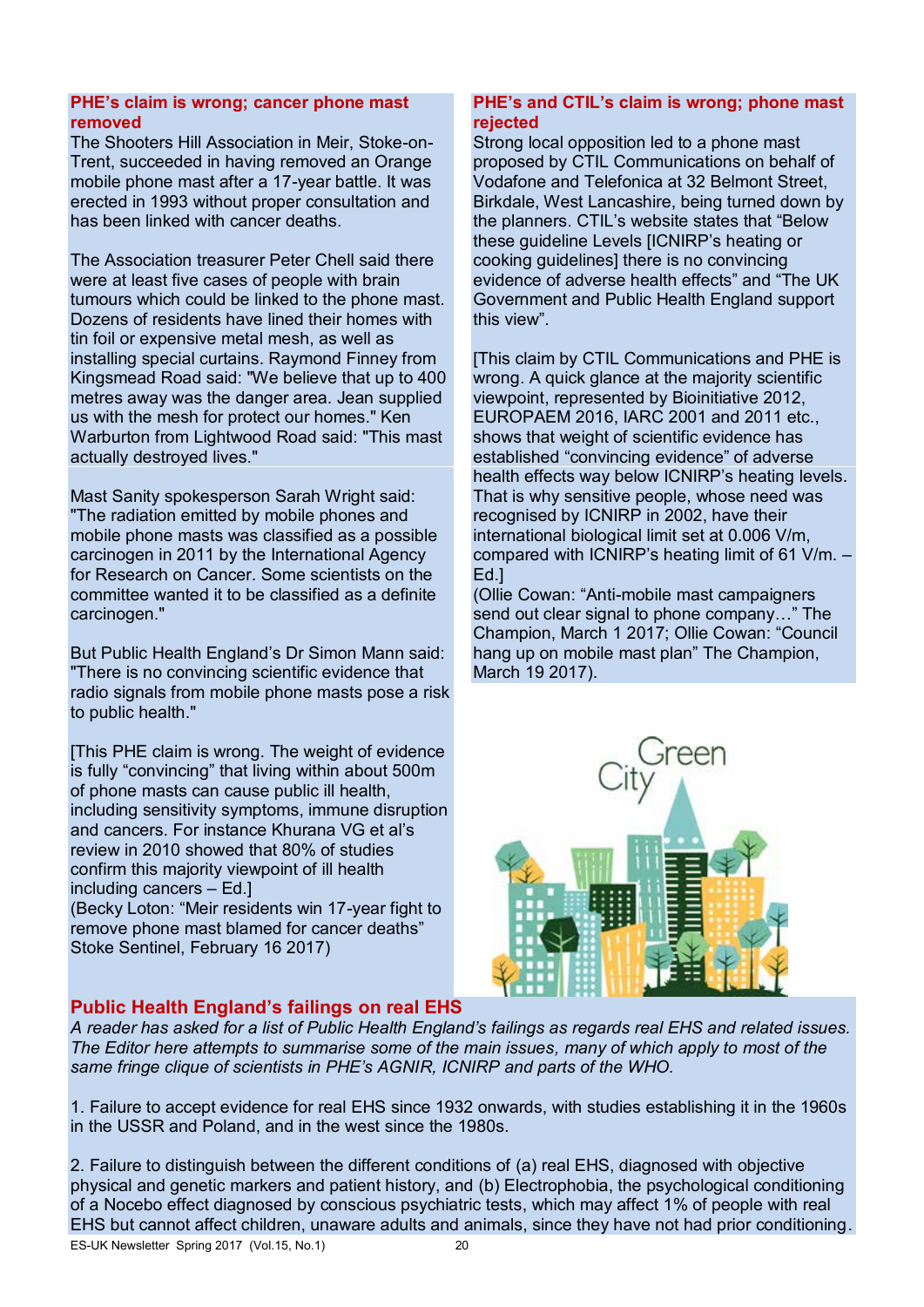3. Failure to consult experts and clinicians experienced in diagnosing and treating real EHS rather than psychologists specialising in the different condition of Elecotrophobia.

4. Failure to warn the DH and UK government to follow the ICNIRP, which the UK government states that it does follow, with regard to the ICNIRP's 2002 statement that "certain sensitive individuals" require safety exposure limits below the ICNIRP's 1998 heating or cooking limits, which were based on Schan's invalidated thermal-only hypothesis of 1953.

5. Failure to address the major conflict of interest in the overlap of PHE members and AGNIR members over PHE's acceptance of the AGNIR 2012 report, where some PHE employees contributed to the "independent" AGNIR report which PHE then accepted.

6. Failure to address the major conflict of interest in the overlap of PHE members and ICNIRP members over PHE's acceptance of the ICNIRP heating limits, where some PHE employees are also ICNIRP members or advisers.

7. Failure to give effective advice about the classification of low-level or non-thermal exposure, such as from power-lines, WiFi, smart meters, mobile phones and masts, by the WHO's IARC in 2001 and 2011 as 2B possible human carcinogens, especially now that the scientific evidence confirming both ELF and RF EMFs as a tumour-promoters, along with convincing and consistent epidemiological evidence, requires that the classification should be upgraded to a 2A probable or 1 certain human carcinogen.

8. Failure to advise the DH and UK government of the need for low-level or non-thermal exposure limits, as voted by the European Parliament in 2009.

9. Failure to advise the DH and UK government of the need for "white" zones, or green exposure-free areas, as voted by the Parliamentary Assembly of the Council of Europe in 2011.

10. Failure to advise the DH and UK government of the need for low-level or non-thermal exposure limits specifically for sensitive people, as specified in the EUROPAEM 2016 exposure limits and required by the ICNIRP since 2002, along with a failure to engage meaningfully with adults and children who have real EHS and their doctors, employers, schools, universities, shops, transport, utilities, phone companies, media, churches, theatres etc. who still lack PHE's advice on how to enable people with real EHS to function fully and equally in society. All this suggests that PHE's current attitudes are a key cause of the suffering experienced by people with EHS in the UK.

# **WORLD HEALTH ORGANIZATION's FAILINGS ON ELECTROSENSITIVTY**

## **"The World Harm Organization?" - "You're promoting harm"**

*Olga Sheean, who is electrosensitive and has had a brain tumour, has written a powerful challenge to Margaret Chan, the director-general of the WHO, its ICNIRP, the WHO EMF Project and its leader, Emilie van Deventer, and similar groups. These are some of her questions, comments and challenges.* 

- "Are you committed to forever debating the science, siding with industry and postponing action, or are you committed to protecting our health?
- How can we trust an organization that rejects the science, dismisses the epidemic of microwave sickness, and supports the very industry that's causing such widespread harm?
- You have failed us utterly.
- Conflict of interest makes a mockery of WHO's EMF Project.
- Could the irony or inappropriateness of van Deventer's position be any greater or any more insulting?
- How can there be meaningful public consultation on a document that is incomplete and industry-commandeered?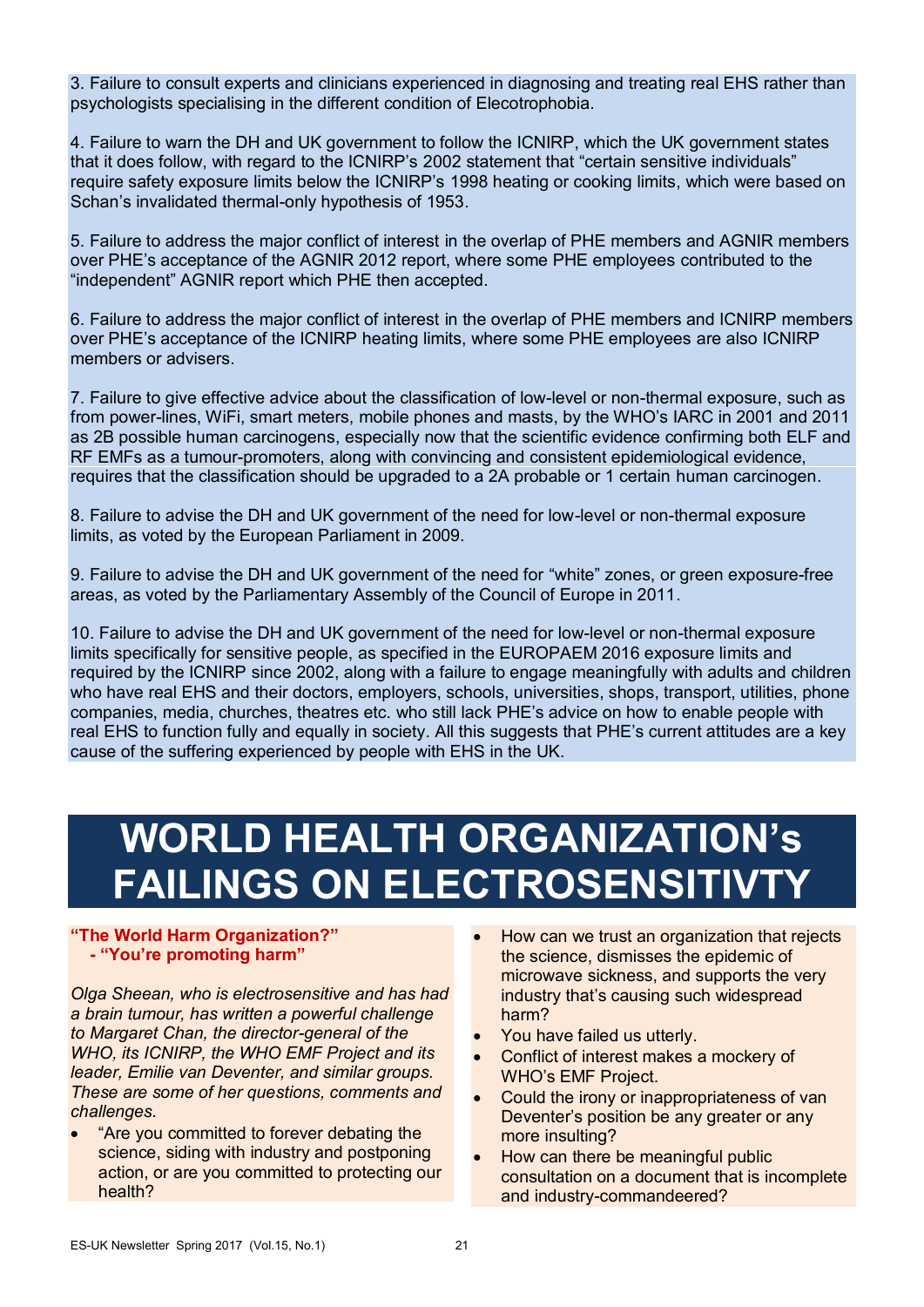- The EMF Project a front for industry interests.
- ICNIRP is accountable to no one. Nobody controls its activities - not for conflict of interest, full disclosure or unfounded, erroneous decisions.
- Could WHO's biased agenda be any more transparent?
- If your purpose is no longer that of 'combating disease and ill-health', what is it?
- When will you be sending field personnel to interview us?
- Why are you failing to respond to this global epidemic of microwave sickness when it is spreading faster, affecting more people and is likely to be more costly and deadly than any other epidemic in our history?
- I am a global citizen and I am electrosensitive. You do not have my permission to represent me, speak for me or lie about me. You lack moral integrity, scientific credibility and respect for human life. It is unacceptable for you to waste any more United Nations funds pretending to be something you are not.
- Has any other epidemic in the history of mankind had such a worldwide impact?
- There is ZERO excuse for WHO's Department of Pandemic and Epidemic Diseases (PED) and the EMF Project not to lead and inspire the world in getting to zero: zero microwave sickness/ EHS, zero discrimination against those affected, and zero microwave/EHSrelated deaths.
- Microwave sickness/electro-sensitivity is undeniably a social and environmental disease and you are now being called upon to do what you should have done a long time ago, without any prompting or appeals from the millions of people who are suffering as a result of your negligence and inaction.
- How supremely ironic is it that you, as part of the United Nations, promote the violation of countless human rights supposedly protected under UN conventions?
- What are you waiting for? How many more millions must be harmed before you take the necessary action?
- You're promoting harm and condoning further harm via the industry you support.
- Not only has WHO failed spectacularly on all counts, with regard to EMFs, but it has actively worked in the opposite direction inviting industry infiltration, denying that EHS is caused by EMFs, rejecting the proven science, failing to alert the public to the proven dangers, and violating our human rights.
- Beyond the ivory tower of WHO, the scientific community already has a far better

understanding of the health risks associated with EMF exposure than anyone inside that tower.

- If the World Health Organization continues to disregard our humanity in favour of this ongoing dehumanization, it will accelerate the loss of human life on all levels.
- What kind of World Health Organization condones worldwide harm in favour of industry?
- The plans to beam highly penetrative 5G milliwave radiation at us from space must surely be one of the greatest follies ever conceived of by mankind. There will be nowhere safe to live. If WHO does not stop this madness, who will?
- How can we get the airlines to understand that microwave radiation on planes is a major factor in these incidences? We can't. That's your job.



- What is your game plan?
- What do you think will happen if you fail to acknowledge and address the facts?
- How can this shortsighted, destructive, unsustainable approach possibly serve humanity or further your own agenda?
- What is your agenda?
- And what is your long-term vision for a world that is being bombarded with unchecked, ever-escalating microwave radiation that is detrimental to all forms of life on Earth?
- In keeping with its remit of protecting global health, WHO must also undertake the following, without delay:

- Replace the head of your EMF Project with an unbiased, independent, medically qualified professional with firsthand experience and knowledge of microwave sickness/ EHS and an understanding of the biological and cellular processes involved in EMR exposure, as well as their effects on all forms of human, plant and animal life.

- Include in EMF working groups/committees reputable scientists who have done and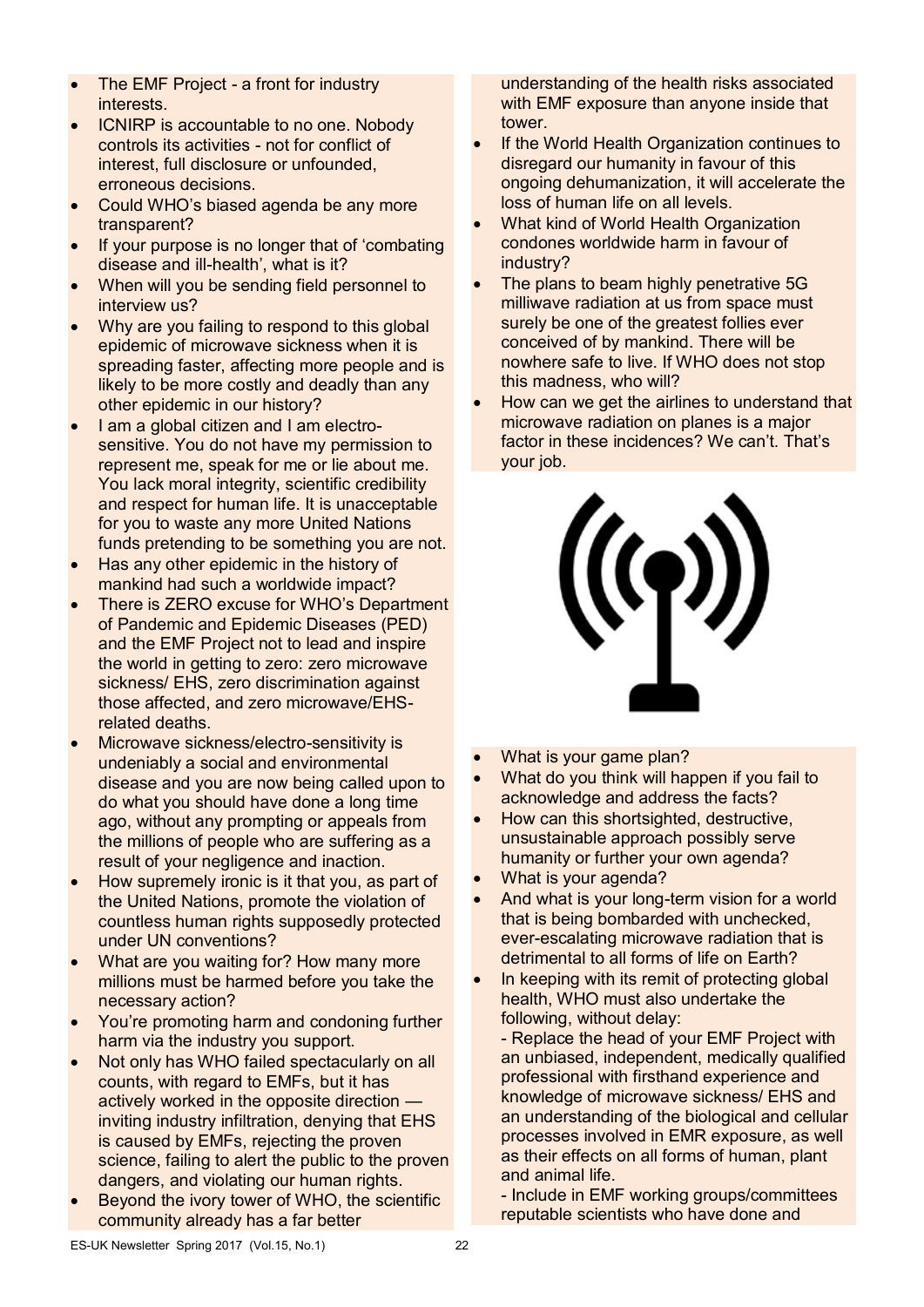published research showing the links between exposure to EMFs and their biological effects. - The working groups and committees, including the one currently reviewing evidence, must be made up of independent people with no present or past allegiance to, or affiliation with, industry or ICNIRP. - Consult with those who are electro-sensitive to develop an in-depth understanding of the symptoms, triggers and biological effects of the various forms of man-made electromagnetic radiation in our environment.

It's time to come down from your ivory tower and inhabit the real world. Microwave

sickness/electro-sensitivity is happening all around you. It is undeniable. It is real. It is rapidly spreading.

 Your inaction is costing lives and it is unacceptable. You are accountable to us for protecting our health. Respect the science. Accept the facts. Do your job. Make it happen."

(Olga Sheean "WORLD HEALTH ORGANIZATION: Setting the standard for a wireless world of harm: a call for action and accountability" January 30 2017)

## **The WHO is wrong.**

**It's time to follow the science**  "All reviews conducted so far have indicated that exposures below the limits recommended in the ICNIRP (1998) EMF guidelines, covering the full frequency range from 0-300 GHz, do not produce any known adverse health effect" (WHO, EMF, Research, accessed April 2017).

[This is wrong. It conflicts other views by the WHO. Expert reviews like Bioinitiative 2012 and EUROPAEM 2016 show in detail how wrong it is. Even the ICNIRP in 2002 stated that "certain sensitive individuals" need exposure limits below the ICNIRP 1998 heating limits, because of known adverse health effects. After 15 years the WHO needs to catch up with and follow the science. – Ed.]

## **The WHO classifies WiFi and mobile phone radiation as a cancer risk, after 6 years**

The WHO's Fact Sheet no. 297 of Feb. 2011 was revised in Feb. 2017. It now includes nonionising radiation as a risk factor, alongside ionising radiation as before. It took 6 years for the WHO to make this change after the WHO's IARC classified RF radiation as a 2B carcinogen in May 2011. It followed Olga Sheean's challenge to WHO, dated 31<sup>st</sup> January 2017.

## **WHO still wrong on real EHS**

The WHO has still failed to change Backgrounder 296 of 2005 which is wrong in confusing real EHS and Electrophobia. It claims that EMFs are nothing to do with real EHS! This is against the weight of evidence since 1932 and before.

#### **The WHO should be independent from AGNIR and ICNIRP**

The anticipated WHO EHC on RF Fields, due in 2017, has a core group and additional experts (99), with 50% of those named, being, or having been, members of AGNIR or ICNIRP (Feychting M. Vice-Chair ICNIRP, AGNIR; Mann S.M. ICNIRP, AGNIR; Oftedal G. ICNIRP; van Rongen E. Chair ICNIRP; Additional experts: Challis L. Formerly AGNIR; Juutilainen J. ICNIRP; Loughran S. ICNIRP; Marino C. ICNIRP; Peyman A. AGNIR; Roosli M. ICNIRP; Rubin G.J. AGNIR; de Seze R. ICNIRP; Sienkiewicz Z.J. ICNIRP, AGNIR). Considering the importance of the Monograph for worldwide public health and the inaccuracies described here, independence from AGNIR would increase confidence in the report findings. Independence from ICNIRP is necessary to remove the conflict of interest when effects below

ICNIRP exposure guidelines are being assessed. (p.499) (Feychting M. Vice-Chair ICNIRP, AGNIR; Mann S.M. ICNIRP, AGNIR; Oftedal G. ICNIRP; van Rongen E. Chair ICNIRP; Additional experts: Challis L. Formerly AGNIR; Juutilainen J. ICNIRP; Loughran S. ICNIRP; Marino C. ICNIRP; Peyman A. AGNIR; Roosli M. ICNIRP; Rubin G.J. AGNIR; de Seze R. ICNIRP; Sienkiewicz Z.J. ICNIRP, AGNIR) (Sarah Starkey, Rev Env Health, 2016).

### **The WHO's RF assessment group "unacceptable"**

Leading experts from around the world have condemned the WHO's RF Environmental Health Criteria Core Group as "unacceptable". Four of the international Bioinitiative group of 29 scientists, who in 2007 and 2012 produced what are widely regarded as currently the most authoritative and respected reports on EM health effects, issued a strongly worded statement (December 19 2016) pointing out that most of the WHO RF EHC group are compromised by belonging to the minority heating-only hypothesis still invalidly held by the private ICNIRP group. Bionitiative Group: "WHO RF EHC Core Group Membership is Unacceptable" (Letter to Dr E van Deventer, WHO EMF Project, December 19 2016)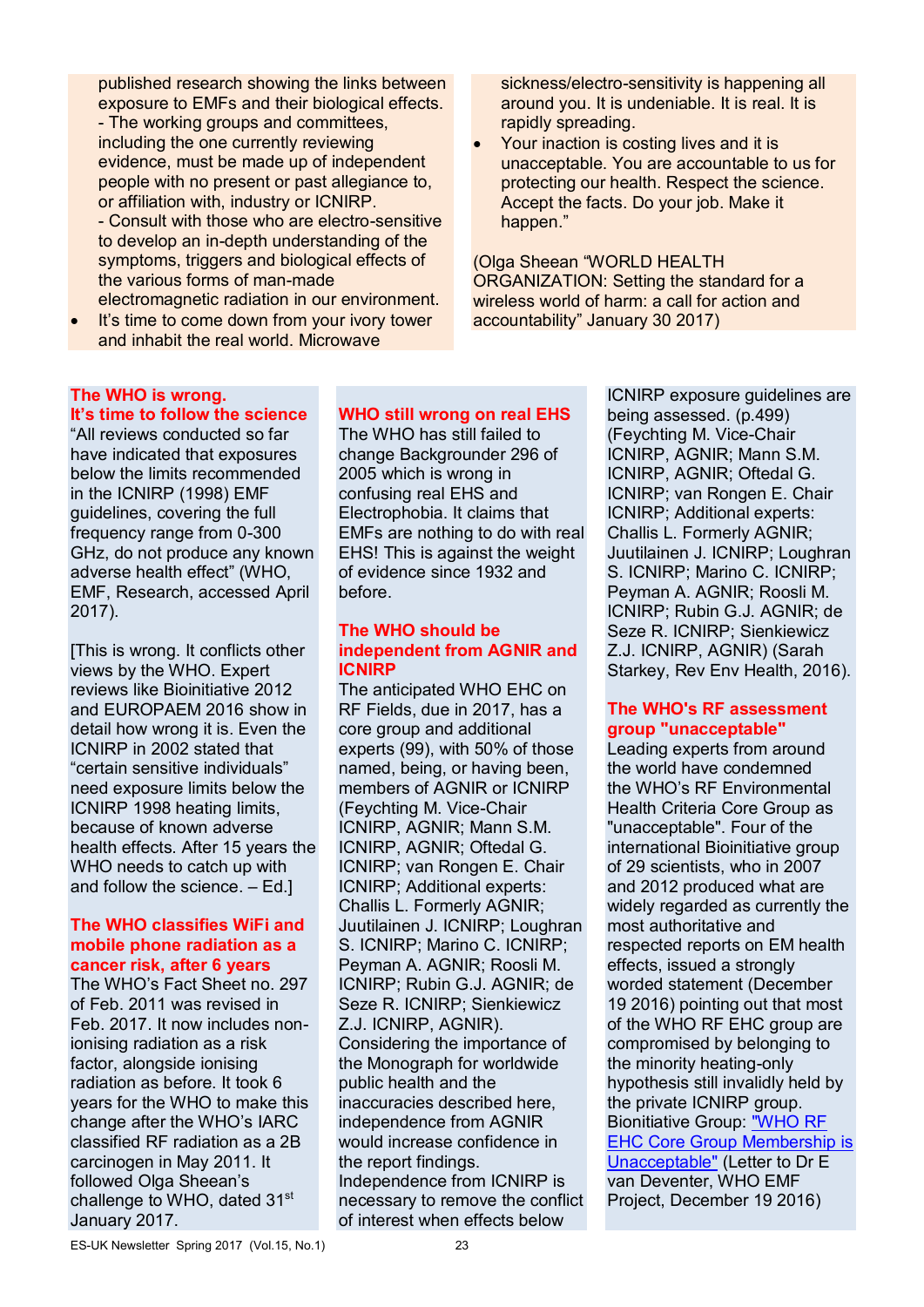#### **Complete replacement of WHO RF EHC Group**

*The leading world experts on EM health effects wrote to Emilie van Deventer at the WHO EMF Project on January 24 2017 respectfully requesting the complete replacement of the WHO RF EHC group.*  "On December 19, 2016 the BioInitiative Working Group urged your office to make immediate changes to the WHO RF EHC Core Group and Advisory Committee to more fairly reflect membership and expertise of the 2011 IARC RF Working Group. We have not yet received a reply acknowledging our letter. At present the WHO RF EHC Core Group is indistinguishable from ICNIRP and this undermines the credibility of the process and ensures doubt about conclusions. At present, the EHC Core Group members uniformly represent attitudes and scientific positions of ICNIRP, an organization whose membership has steadfastly refused to accept new scientific evidence of potential health risks from non-thermal, lowintensity RF radiation despite recent scientific advances in knowledge on the subject. Please note that we are suggesting a complete replacement for those persons currently holding positions." ("Proposed Substitutions on WHO RF EHC Core Group and Advisory Committee Membership" Letter to E van Deventer, WHO EMF Project, January 24 2017)



#### **WHO "does not represent the majority point of view"**

"The WHO RF Working Group consists mainly of present and past ICNIRP members. In general, the WG is not balanced and does not represent the point of view of majority scientific community studying effects of RF. In particular, the private self-elected organization ICNIRP, similar to the majority of the current WHO RF WG members, does not recognize the non-thermal RF effects, which represent the main concern of widespread exposure to mobile communication, and it upholds guidelines from 1996, which are based on RF thermal effects only. Thus, the quidelines of ICNIRP are irrelevant to the present situation where the majority of the population over the world is chronically exposed to non-thermal RF from mobile communication. Based on multiple Russian studies and emerging number of studies coming from other countries, RNCNIRP has consistently warned against possible health effects from mobile communication. The point of view of RNCNIRP is supported by hundreds of new publications including well known recent RF studies in human and animals." (Russian National Committee on Non-Ionizing Radiation Protection (RNCNIRP): "International EMF Project; unbalanced WHO working group (WG) on

evaluation of health effects from radiofrequency (RF) radiation" March 1 2017)

**WHO: Letter of No Confidence**  *Excerpts from the Open Letter of No Confidence dated January 26 2017 to the World Health Organization about their single viewpoint and failure to assess properly the health risks from electromagnetic energy.* 

To: Dr E. van Deventer, Team Leader Radiation Programme, WHO; Dr Flavia Bustreo, WHO; Dr Maria Neira, WHO; Dr Zsuzsanna Jakab, WHO (Europe).

"The European coordination of organizations for an EMF exposure regulation which truly protects public health expresses its full support for the BioInitiative Working Group Letter to the WHO International EMF Project (December 19 2016: "WHO RF EHC Core Group Membership is Unacceptable"). In this No Confidence Letter, the WHO is urged to make changes to the WHO RF EHC Core Group membership to more fairly reflect membership and expertise of the 2011 IARC RF Working Group. Newly released animal studies conducted over a 16-year period by the NIEHS National Toxicology Program now report clear carcinogenic effects of chronic exposure to RF. Both human and animal results are now available to incorporate in the RF EHC risk assessment. This important effort can only be assured with a more balanced composition of core participants in the process. As well, the membership needs to be inclusive of under-represented countries such as Russia, China, India, Turkey, and Iran whose research communities have produced the majority of studies on non-thermal effects of RF in recent years. The preponderant presence of members of the ICNIRP reminds us that this organization has steadfastly refused to accept new scientific evidence of potential health risks from non-thermal, low-intensity radiofrequency radiation despite recent scientific advances in knowledge on the subject. The ICNIRP not only does not guarantee transparency or independence but is known that there are conflicts of interest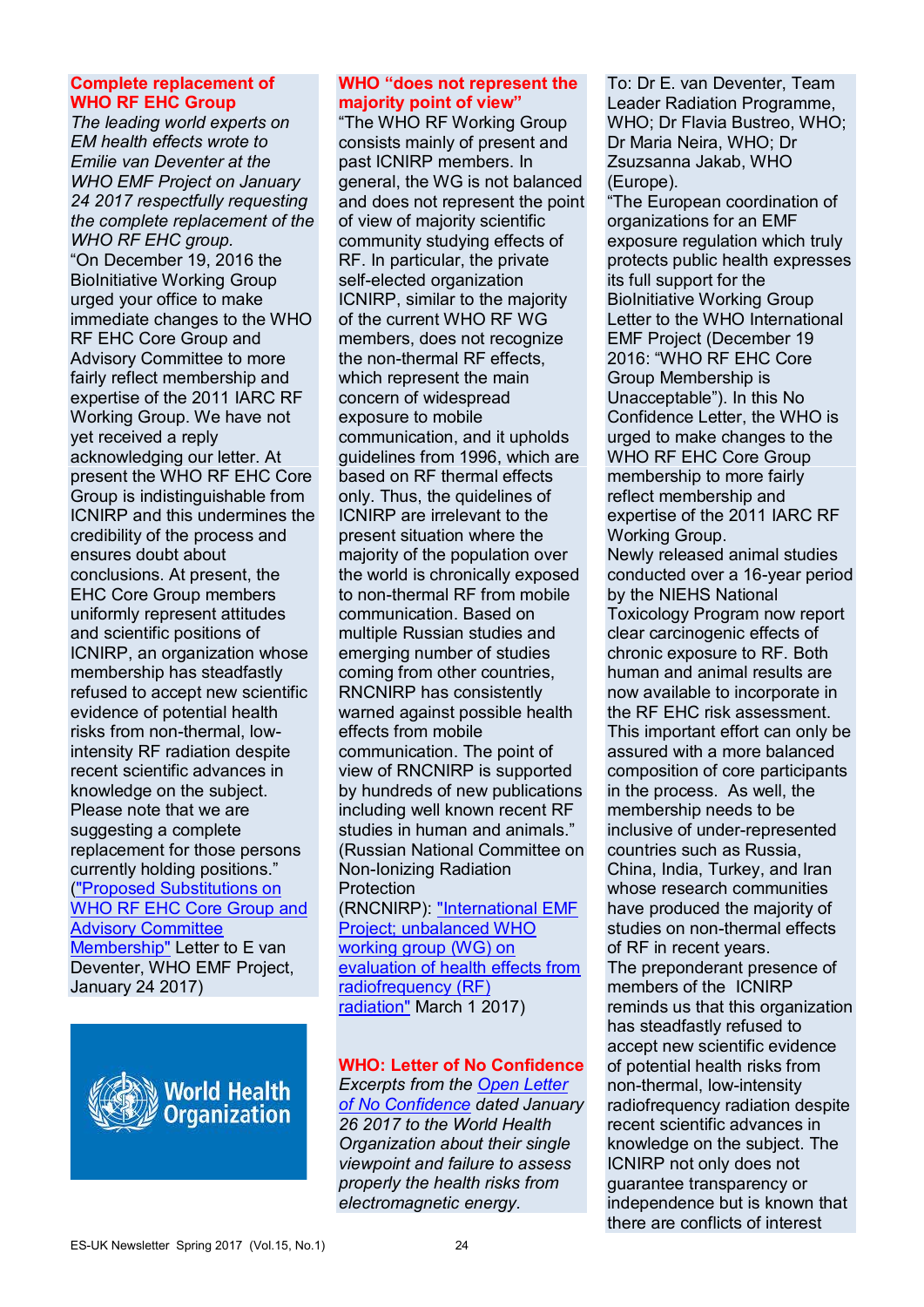within it, undermining the impartiality that should govern the regulation of limits on nonionizing radiation people."

#### **WHO: out of date science?**

The WHO review of RF biological effects to replace its 1993 edition was started in 2012 and the 2016 draft is so far based on studies from 1993 to 2012-13, as still stated on the WHO website (updated August 1 2016, accessed April 2017). It was originally to be published in 2014, but has now been delayed by three years to 2017.

#### **Experts meet WHO officials in quest for more up-to-date and more scientific approach to safeguarding public health.**

On March 3 2017 experts from the majority scientific viewpoint accepting non-thermal effects visited Geneva. They met two WHO officials, Maria Neira, director of public health and the environment department, and Emilie van Deventer, team leader of the WHO radiation programme. "This opens a new opportunity for scientific collaboration on EMFs within the ECERI, aiming at having non-thermal effects recognized once for all by the international scientific and political community."

David Carpenter reminded the WHO that there are numerous significant human health hazards of concern, due to non-thermal effects of EMFs. He expressed concern that a new WHO Environmental Health Criteria (EHC) document on RF EMFs is scheduled to be released in 2017, and that the members of the EHC Core Group are in denial of serious non-thermal effects of RF EMFs in spite of overwhelming evidence to the contrary. The scientific group urges WHO to address the hazards of RF EMF as regards the particular vulnerability of children and their high exposure.

Dominique Belpomme presented the results of his study on electromagnetic hypersensitivity. Based on a series of 1,500 EHS and/or MCS cases, it was found that EHS can be objectively characterized by a battery of biomarkers reflecting oxidative stress, low grade neuroinflammation and BBB opening. Presently 1-10% of the investigated population in Europe is estimated to be EHSself reporting persons. The ECERI group calls on the WHO to urgently accomplish its humanitarian worldwide public health mission:

(1) by re-examining objectively the EHS-related health problem, independent of non-sciencebased external types of conflicting pressures; (2) by considering EHS and MCS as two new emerging well identified pathological disorders; (3) by including EHS and MCS in separate codes in the next version of the WHO ICD.

Emilie van Deventer said that conclusions were not included in the preliminary monograph released in 2016. She added that the Task Group was not defined yet, and that it was still possible to apply. The date for the final release of the monograph is not planned yet either.

Following the meeting, the ECERI group confirmed its aim to make non-thermal effects of EMF definitely recognized at an international level. An ECERI collective scientific publication on non-thermal effects of EMFs is planned by June 2017. An International EMF Expertise Group issued from ECERI is under development, aiming at publishing meta-analyses on EMFs health effects, in order to counterbalance ICNIRP's political influence.

(Christine Campagnac, General Secretary, ECERI, Newsletter no.5, March 5 2017)

## **Vote of 'No Confidence in the WHO and its EMF Project'**

"We, the undersigned, being aware of and/or harmed by the adverse biological effects of EMFs, hereby declare our VOTE OF NO CONFIDENCE for WHO and its EMF Project, headed by industry-biased Emilie van Deventer—an electrical engineer (with no medical or health credentials), who has publicized her support for the wireless telecommunications industry and has a major conflict of interest, given her industry-funded research aimed at promoting and advancing wireless communication technology.

We demand that:

1. Emilie van Deventer be immediately replaced by a qualified independent professional who has the appropriate medical credentials and a medically informed understanding of and respect for the millions of individuals experiencing microwave sickness/electromagnetic sensitivity, and who will act on the body of science that confirms the adverse biological effects of electromagnetic fields (EMFs).

2. WHO and its EMF Project take immediate action to acknowledge, and make science-based decisions regarding, the proven harm caused by EMFs, without any bias or regard for commercial or industry interests, and with full disclosure to the public. With a mandate of preserving the health of the global population and, via its EMF Project, of 'investigating the detrimental health effects from exposure of people to non-ionizing radiation', WHO must ensure its complete freedom from industry bias and corruption."

(www.olgasheean.com/whoemf/)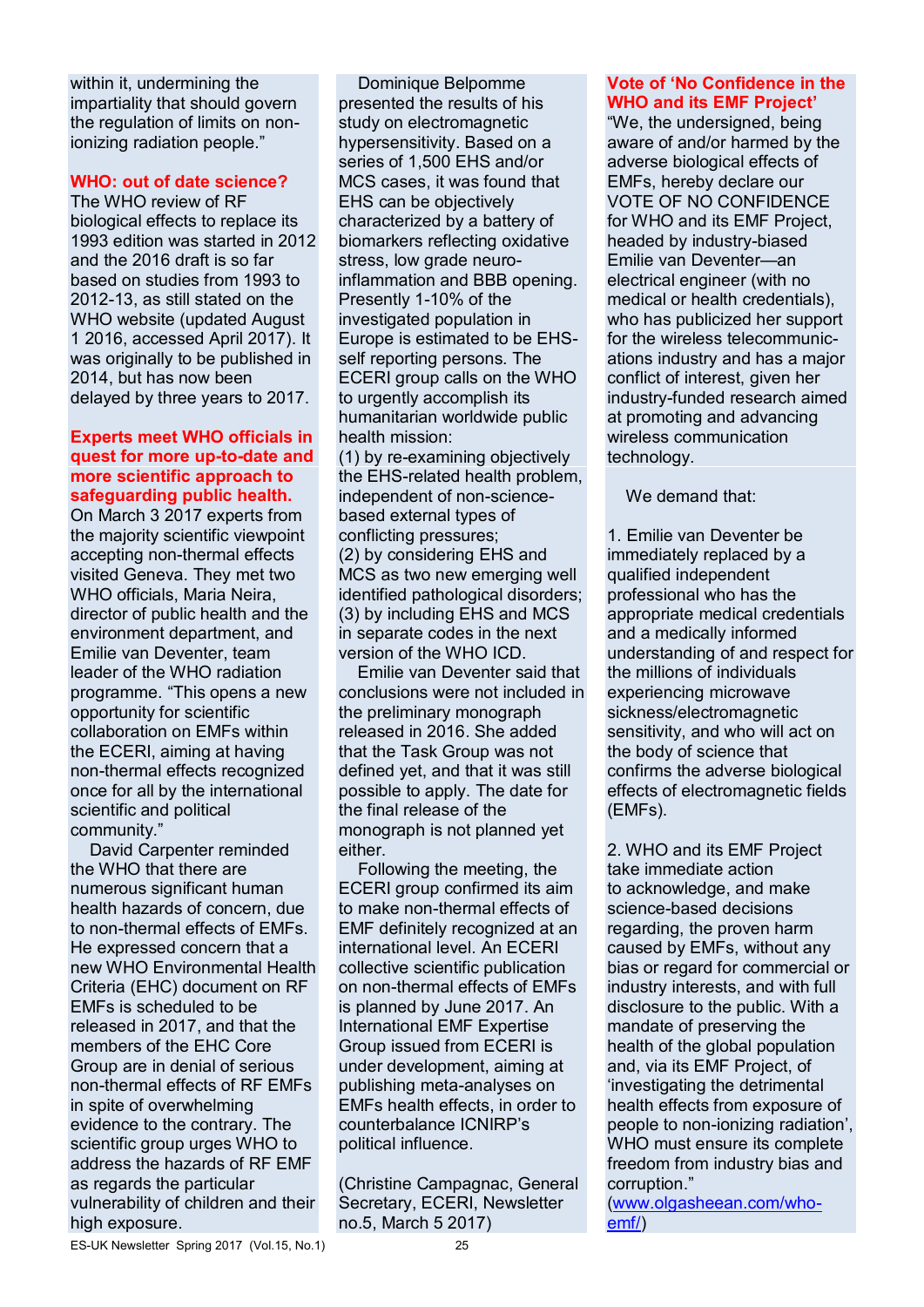## **ES STORIES**

## **Housebound by EM pollution**

Kim De'Atta, who suffers from EHS, has told of her "heart-breaking" medical condition. It means she has been made housebound by the electromagnetic waves in our atmosphere, such as mobile phones and Wi-Fi.

She can rarely leave her home in Chard and has to go to places where there is little mobile phone signal to stop her suffering symptoms. She can rarely see friends and family because travelling is too difficult. She said: "Most of the time people think I am mad. It is so difficult because people are not feeling it themselves. I have not seen friends and family for so long. I have had two visitors for half a day each this year. It's heartbreaking really. The only place I can go is Crewkerne or Lyme Regis as if I go anywhere else I get some serious symptoms. I had not seen my closest aunt for ten years and she didn't really understand why. We were so close before. I could not bear it anymore and she was 91 at the time. I had to wear my shielded bed net over my head and you can imagine I got some funny looks on the bus. It was so tough for me but I'm pleased I did it because she died the next year and if I hadn't seen her I would never have forgiven myself."

She can suffer with migraines, fatigue, infections, pins and needles and allergies, as well as problems with her nervous system. To try and protect herself at home she wears a shielded head net and sleeps under a shielded net.

Kim said: "I found out about Electrosensitivy UK (ESUK). A chap phoned me and he was so helpful and said I needed to get shielding. I wear a shielded head net, which gives me 50 decibels of protection. He said I had to stay away from all electromagnetic fields and live in a place where there was nothing at all."

The condition has been brought into the mainstream over the last few years because of the Netflix series Better Call Saul. One of the main characters, Chuck, suffers from the condition and has to wear a jacket lined with foil if he wants to go out. Whenever he makes a trip to the law office at which he works people have to handover their mobile phones because of the signals they omit. There are parallels that can be draw between

Kim's symptoms and those of the character on the show.

Kim's problems started at the age of 16 when she was living in South London and found modern advances in technologies would cause her increased health problems. She said: "It started when I was 16. After I had left home I realised what was happening was I was becoming more and more sensitive to TVs. If I stayed away I didn't have any problems at all. When I started working as a staff nurse that's when the serious problems began. I worked a lot in intensive and it was just when mobile phones were coming in. I thought I would buy one so they could call me if there was an emergency. The first time I put it up to my head it was like a laser going into my brain. Every time I put it up to my head I got the pain. After that I was finding I was getting more and more fatigued and my immune system was getting knocked meaning I was getting infections."

Her symptoms were getting too serious so she had to move to the South West to escape the electromagnetic waves.

She said: "Aged 30 I decided to live in Glastonbury where I was going to teach meditation and Eastern philosophy. Everything was going really well for a couple of years and then they put a mobile phone mast in the middle of Glastonbury. I now realise my health started to deteriorate from that point and I started to experience migraines, fatigue and infections. At first the doctors thought I had a slipped disc in my back but that wasn't the case. When I saw another doctor he said it was something in the environment and could be to do with the electromagnetic fields. I was in the library on the computer and got these pins and needles in my arms and my face felt like it was burning. I thought I would just have to cope with it."

Kim had to leave Glastonbury because of the advances in mobile phone technology that gave her serious symptoms affecting her health. She said: "When the 3G went on my health went into serious problems. My nervous system started going into overdrive. My head felt like it was going to implode and explode at the same time. I was also getting breathlessness, heart palpitations and lower back pain. I had started to suffer from serious ear aches and was becoming really sensitive to light. I had to ask a friend to pick me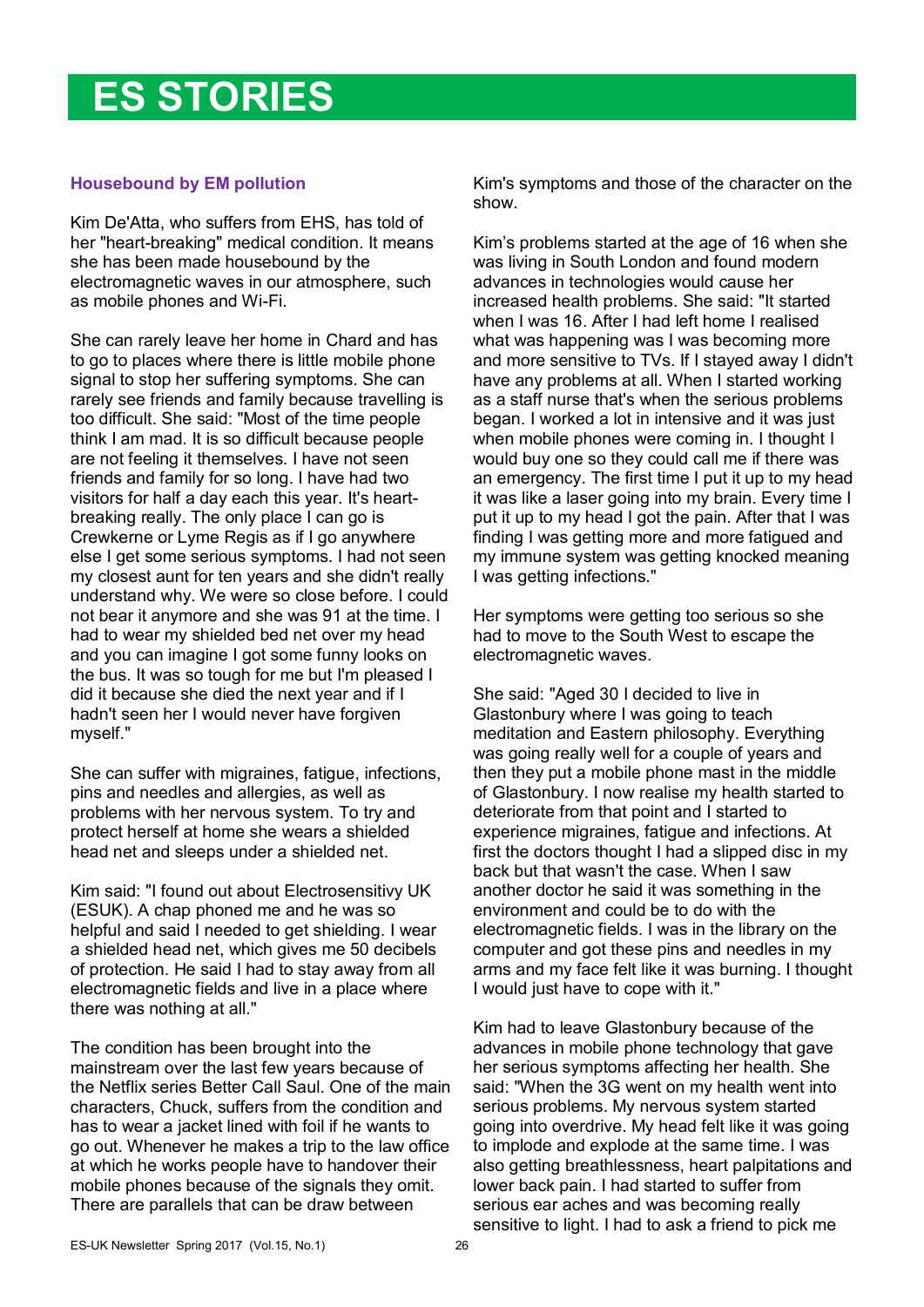up because the pain was so tough and that was it, I could not live in Glastonbury any more. My aunt sadly died and after that my cousin gave me some money. With that money I booked a world trip to go to places where I could escape the signals but everywhere you go they started to put up mobile phone masts." Since returning from her world trip she has moved to a property near Chard where there are not too many mobile phone signals.

She wants to highlight her plight and try and force the government to take her condition seriously. Kim has had to perform her own research on the topic and discovered more than 20,000 papers have been written across the world about the effects of electromagnetic waves on the public.

(Josh Fordham: "Electromagnetic waves have made this Chard woman unable to leave the house" Somerset Live, December 20, 2016)

### **Woman allergic to WiFi forced out of her home**

Rachel Hinks, 43, of Chichester, suffers from EHS – meaning her immune system is severely affected by EMFs from WiFi signals, masts and mobile phones. She is allergic to WiFi, unable to receive NHS treatment, and has been forced to move out of her home because of her condition. Rachel wants to help raise awareness for her condition to help other people who may be suffering with EHS.

Rachel said: "At first I had mild symptoms – I noticed when I switched to a cordless phone my ear would burn after about 10 minutes, and when I tried to use my laptop using WiFi I became very fatigued – so I resorted back to using a wired up connection. Then in December 2015 I became suddenly very unwell – violent shaking, severe head pains, disorientation – I couldn't sleep more than a few hours at a time and felt like I was in a meltdown. I found out later that the mobile phone masts out the back of me had gone up from 2G to 4G and my new neighbour who had moved in was using a BT hub against the wall."

Since Rachel became severely affected she has been forced to make huge changes, including leaving her home. She said: "Socially I have been very limited over the past year in places I can go. I have a few friends who will turn off all their mobiles and WiFi for me to visit, but it's been very isolating." Rachel temporarily lives in a cabin at her friend's property where she can stay away from WiFi and other signals, however it is soon to be rented out, leaving Rachel with the very real

possibility of homelessness. "I never imagined I'd be in this situation when I have a sweet little home I've rented for 17 years and good neighbours, yet I have now become too sick to live there," she said.

"I still feel grossly unjustly treated in all areas of society wherever I go. I have had many employment let-downs alone, which I know are due to EHS, but it is hard to prove that it is discrimination. I want to see our rights being upheld – our basic human rights – to work, to live, to stay in hotels, to be safe from harm as we go about our lives. I would like to see MPs and disability rights organisations take this up. Surely we have the right to travel in trains and buses?"

"I feel at the moment like one tiny drop in a huge ocean of people who do not even know about this problem. I want to feel supported with officials who are making this world an easier place to get around for people damaged by this technology."

"I would like to break through the taboo of a condition that people have little awareness of, so that anyone suffering from this receives understanding and support from those around them, and that it becomes easier to get a diagnosis."

(Olivia Meades: "Chichester woman's 'isolation' from being 'allergic to WiFi'" Chichester Observer, January 17 2017)



ES-UK Newsletter Spring 2017 (Vol.15, No.1)